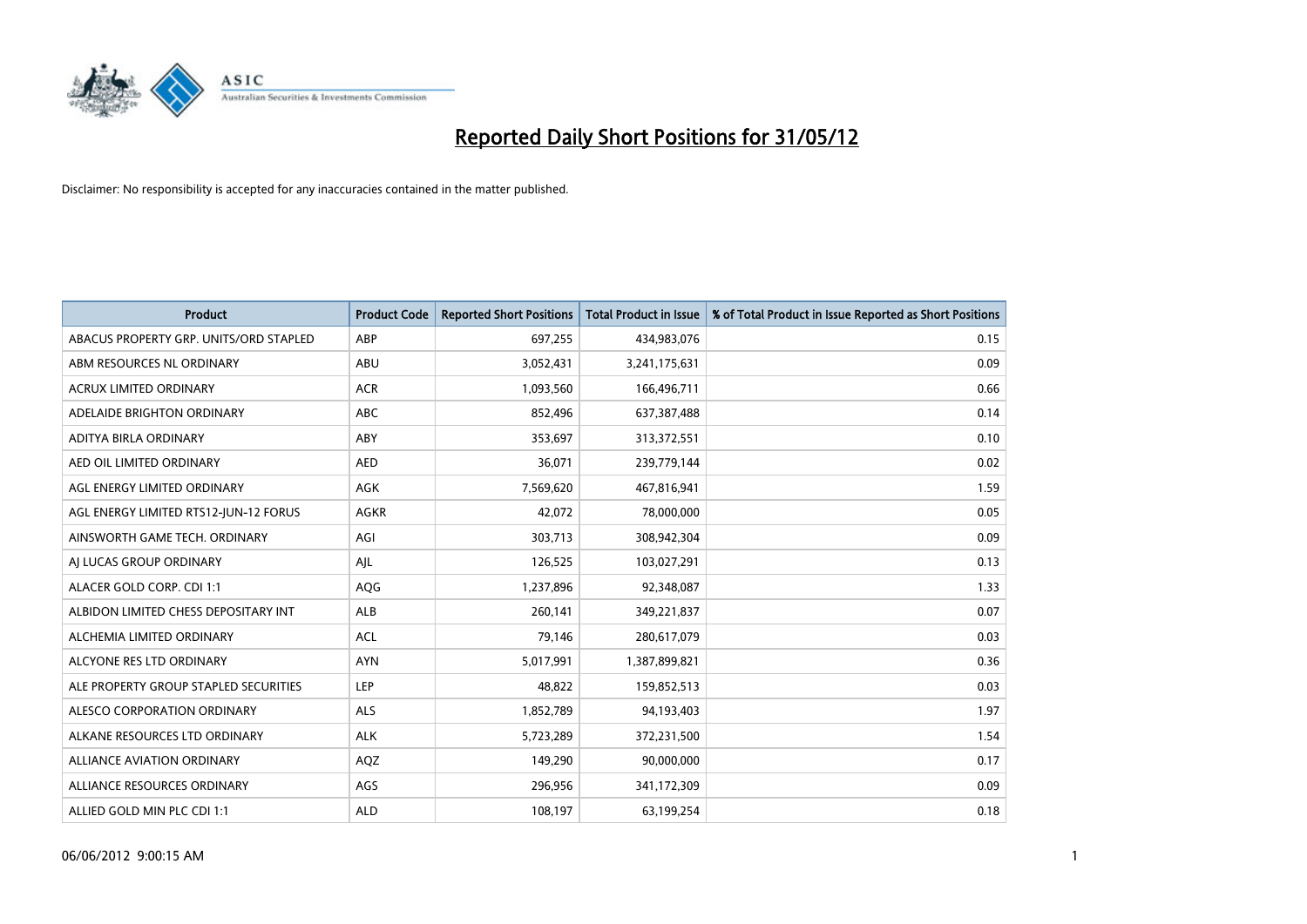

| <b>Product</b>                          | <b>Product Code</b> | <b>Reported Short Positions</b> | <b>Total Product in Issue</b> | % of Total Product in Issue Reported as Short Positions |
|-----------------------------------------|---------------------|---------------------------------|-------------------------------|---------------------------------------------------------|
| ALLIED HEALTH LTD ORDINARY              | AHZ                 | 109,920                         | 799,546,843                   | 0.01                                                    |
| ALTONA MINING LTD ORDINARY              | <b>AOH</b>          | 593,823                         | 522,091,038                   | 0.11                                                    |
| ALUMINA LIMITED ORDINARY                | <b>AWC</b>          | 100,991,421                     | 2,440,196,187                 | 4.11                                                    |
| AMALGAMATED HOLDINGS ORDINARY           | <b>AHD</b>          | 2,302                           | 157,613,022                   | 0.00                                                    |
| AMCOM TELECOMM, ORDINARY                | AMM                 | 5,645                           | 241,491,904                   | 0.00                                                    |
| AMCOR LIMITED ORDINARY                  | <b>AMC</b>          | 3,964,893                       | 1,206,684,923                 | 0.32                                                    |
| AMP LIMITED ORDINARY                    | AMP                 | 5,173,436                       | 2,894,931,180                 | 0.16                                                    |
| AMPELLA MINING ORDINARY                 | AMX                 | 3,479,271                       | 240,600,493                   | 1.44                                                    |
| ANGLOGOLD ASHANTI CDI 5:1               | AGG                 | 1                               | 89,207,765                    | 0.00                                                    |
| ANSELL LIMITED ORDINARY                 | <b>ANN</b>          | 2,915,706                       | 130,656,668                   | 2.21                                                    |
| ANTARES ENERGY LTD ORDINARY             | AZZ                 | 369,485                         | 260,000,000                   | 0.14                                                    |
| ANZ BANKING GRP LTD ORDINARY            | ANZ                 | 13,895,391                      | 2,679,587,116                 | 0.47                                                    |
| APA GROUP STAPLED SECURITIES            | <b>APA</b>          | 8,383,424                       | 644,485,583                   | 1.30                                                    |
| APN NEWS & MEDIA ORDINARY               | <b>APN</b>          | 22,529,250                      | 649,010,756                   | 3.47                                                    |
| AQUARIUS PLATINUM. ORDINARY             | AQP                 | 11,682,373                      | 470,312,578                   | 2.45                                                    |
| AQUILA RESOURCES ORDINARY               | <b>AQA</b>          | 5,662,324                       | 411,804,442                   | 1.34                                                    |
| ARAFURA RESOURCE LTD ORDINARY           | ARU                 | 9,057,628                       | 396,004,144                   | 2.27                                                    |
| ARB CORPORATION ORDINARY                | <b>ARP</b>          | 56,828                          | 72,481,302                    | 0.08                                                    |
| ARDENT LEISURE GROUP STAPLED SECURITIES | AAD                 | 294,427                         | 334,209,401                   | 0.10                                                    |
| ARISTOCRAT LEISURE ORDINARY             | ALL                 | 18,742,522                      | 550,502,889                   | 3.41                                                    |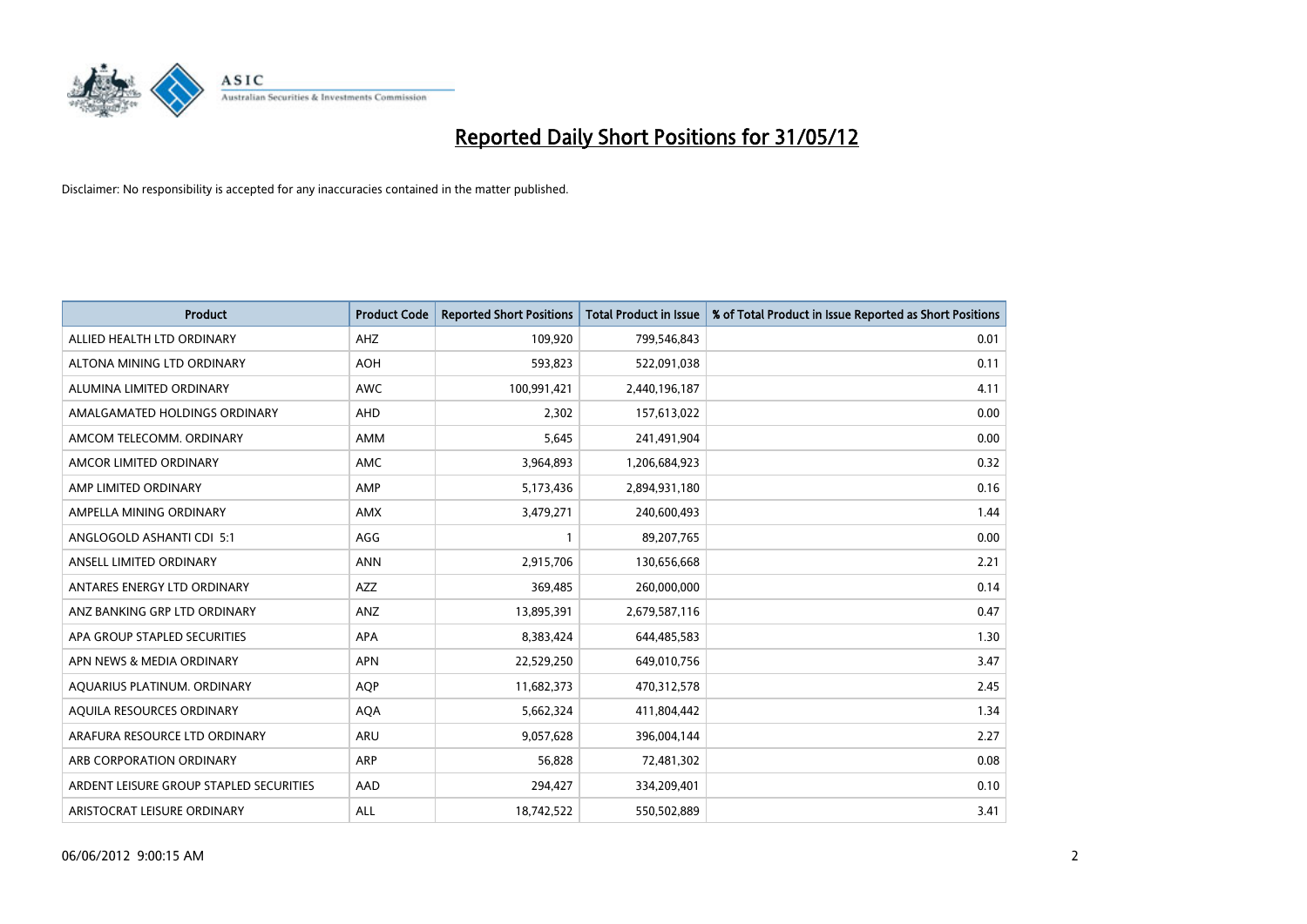

| <b>Product</b>                          | <b>Product Code</b> | <b>Reported Short Positions</b> | <b>Total Product in Issue</b> | % of Total Product in Issue Reported as Short Positions |
|-----------------------------------------|---------------------|---------------------------------|-------------------------------|---------------------------------------------------------|
| ASCIANO LIMITED ORDINARY                | <b>AIO</b>          | 7,348,679                       | 975,385,664                   | 0.76                                                    |
| ASG GROUP LIMITED ORDINARY              | ASZ                 | 228,313                         | 172,142,079                   | 0.13                                                    |
| ASPEN GROUP ORD/UNITS STAPLED           | <b>APZ</b>          | 294,927                         | 600,507,326                   | 0.04                                                    |
| ASPIRE MINING LTD ORDINARY              | <b>AKM</b>          | 1,048,496                       | 620,594,556                   | 0.16                                                    |
| ASTRO JAP PROP GROUP STAPLED SECURITIES | AJA                 | 49,465                          | 58,445,002                    | 0.08                                                    |
| ASX LIMITED ORDINARY                    | ASX                 | 3,999,421                       | 175,136,729                   | 2.28                                                    |
| ATLAS IRON LIMITED ORDINARY             | <b>AGO</b>          | 11,257,137                      | 904,580,993                   | 1.24                                                    |
| AUCKLAND INTERNATION ORDINARY           | AIA                 | 50,000                          | 1,322,564,489                 | 0.00                                                    |
| <b>AURORA OIL &amp; GAS ORDINARY</b>    | <b>AUT</b>          | 7,498,651                       | 427,458,159                   | 1.72                                                    |
| AUSDRILL LIMITED ORDINARY               | <b>ASL</b>          | 397,502                         | 304,397,289                   | 0.14                                                    |
| AUSENCO LIMITED ORDINARY                | AAX                 | 392,951                         | 123,872,665                   | 0.31                                                    |
| AUSTAL LIMITED ORDINARY                 | ASB                 | 275,188                         | 188,193,007                   | 0.14                                                    |
| AUSTIN ENGINEERING ORDINARY             | ANG                 | 20,249                          | 72,314,403                    | 0.02                                                    |
| AUSTRALAND PROPERTY STAPLED SECURITY    | <b>ALZ</b>          | 124,437                         | 576,846,597                   | 0.02                                                    |
| AUSTRALIAN AGRICULT. ORDINARY           | AAC                 | 383,154                         | 312,905,085                   | 0.11                                                    |
| AUSTRALIAN INFRASTR, UNITS/ORDINARY     | <b>AIX</b>          | 12,122,565                      | 620,733,944                   | 1.97                                                    |
| AUSTRALIAN PHARM. ORDINARY              | API                 | 252,289                         | 488,115,883                   | 0.06                                                    |
| AUTOMOTIVE HOLDINGS ORDINARY            | <b>AHE</b>          | 7,637                           | 260,579,682                   | 0.00                                                    |
| AVIENNINGS LIMITED ORDINARY             | <b>AVI</b>          | 575,001                         | 274,588,694                   | 0.21                                                    |
| AWE LIMITED ORDINARY                    | <b>AWE</b>          | 3,148,265                       | 521,871,941                   | 0.61                                                    |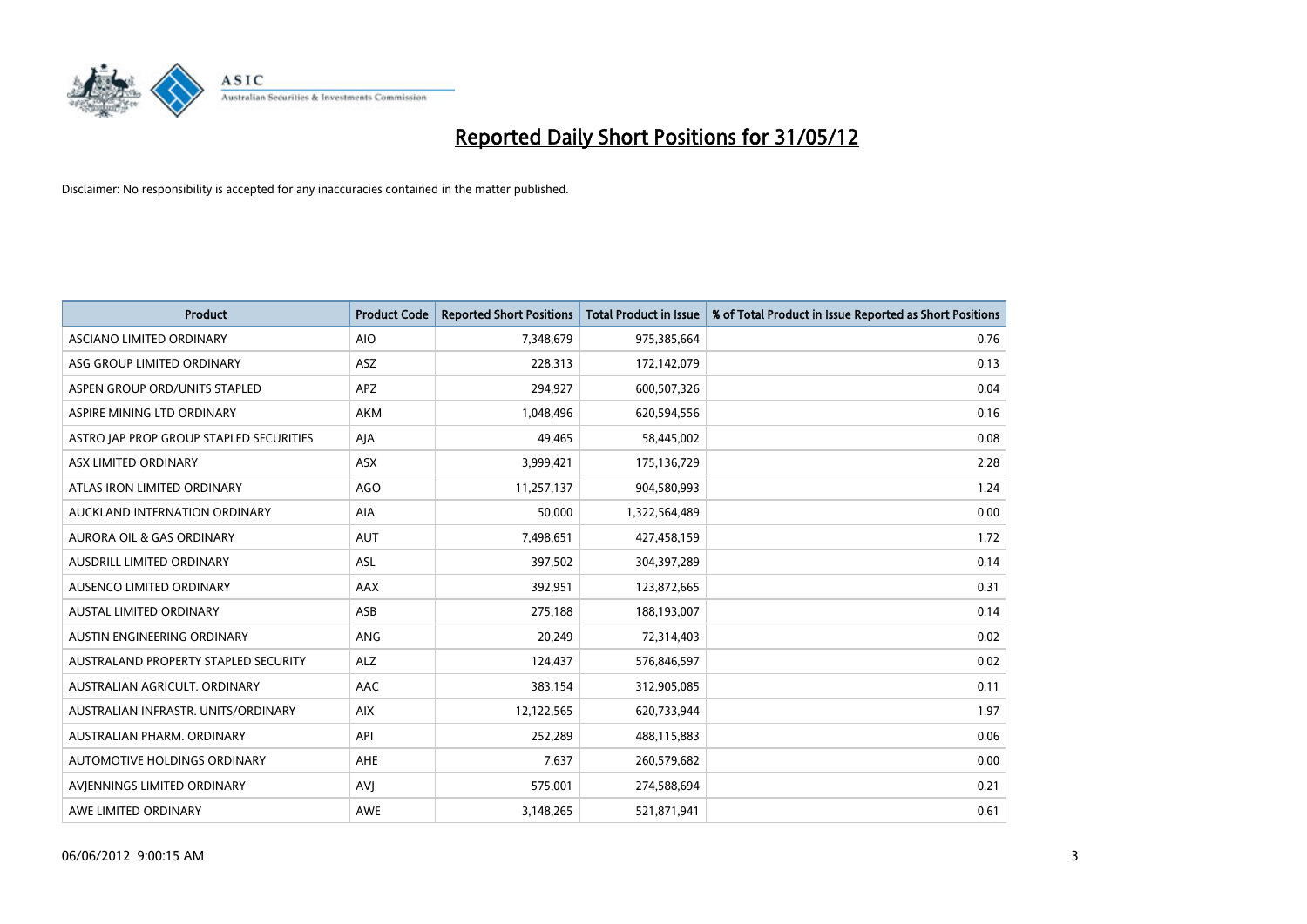

| <b>Product</b>                       | <b>Product Code</b> | <b>Reported Short Positions</b> | <b>Total Product in Issue</b> | % of Total Product in Issue Reported as Short Positions |
|--------------------------------------|---------------------|---------------------------------|-------------------------------|---------------------------------------------------------|
| AZIMUTH RES LTD ORDINARY             | <b>AZH</b>          | 691,338                         | 401,368,304                   | 0.17                                                    |
| AZUMAH RESOURCES ORDINARY            | <b>AZM</b>          | 743,919                         | 333,614,096                   | 0.22                                                    |
| <b>BANDANNA ENERGY ORDINARY</b>      | <b>BND</b>          | 3,461,255                       | 528,481,199                   | 0.64                                                    |
| BANK OF QUEENSLAND. ORDINARY         | <b>BOQ</b>          | 9,640,249                       | 304,034,664                   | 3.15                                                    |
| <b>BASE RES LIMITED ORDINARY</b>     | <b>BSE</b>          | 764,626                         | 460,440,029                   | 0.17                                                    |
| <b>BATHURST RESOURCES ORDINARY</b>   | <b>BTU</b>          | 34,819,245                      | 695,747,997                   | 5.00                                                    |
| <b>BC IRON LIMITED ORDINARY</b>      | <b>BCI</b>          | 393,225                         | 103,861,000                   | 0.38                                                    |
| BEACH ENERGY LIMITED ORDINARY        | <b>BPT</b>          | 24,213,499                      | 1,255,464,157                 | 1.92                                                    |
| BEADELL RESOURCE LTD ORDINARY        | <b>BDR</b>          | 8,791,904                       | 716,004,752                   | 1.22                                                    |
| BENDIGO AND ADELAIDE ORDINARY        | <b>BEN</b>          | 4,938,408                       | 396,604,957                   | 1.25                                                    |
| BERKELEY RESOURCES ORDINARY          | <b>BKY</b>          | 896,797                         | 179,298,273                   | 0.51                                                    |
| BETASHARES ASX RES ETF UNITS         | <b>ORE</b>          | 86,932                          | 4,220,217                     | 2.06                                                    |
| <b>BHP BILLITON LIMITED ORDINARY</b> | <b>BHP</b>          | 15,182,562                      | 3,211,691,105                 | 0.44                                                    |
| <b>BILLABONG ORDINARY</b>            | <b>BBG</b>          | 23,874,641                      | 257,888,239                   | 9.25                                                    |
| <b>BIOTA HOLDINGS ORDINARY</b>       | <b>BTA</b>          | 1,520,854                       | 182,350,316                   | 0.82                                                    |
| <b>BLACKTHORN RESOURCES ORDINARY</b> | <b>BTR</b>          | 28,807                          | 127,818,000                   | 0.02                                                    |
| BLUESCOPE STEEL LTD ORDINARY         | <b>BSL</b>          | 47,137,336                      | 3,349,185,247                 | 1.42                                                    |
| <b>BOART LONGYEAR ORDINARY</b>       | <b>BLY</b>          | 3,974,932                       | 461,163,412                   | 0.86                                                    |
| <b>BOOM LOGISTICS ORDINARY</b>       | <b>BOL</b>          | 626                             | 468,663,585                   | 0.00                                                    |
| BORAL LIMITED. ORDINARY              | <b>BLD</b>          | 40,421,738                      | 758,572,140                   | 5.30                                                    |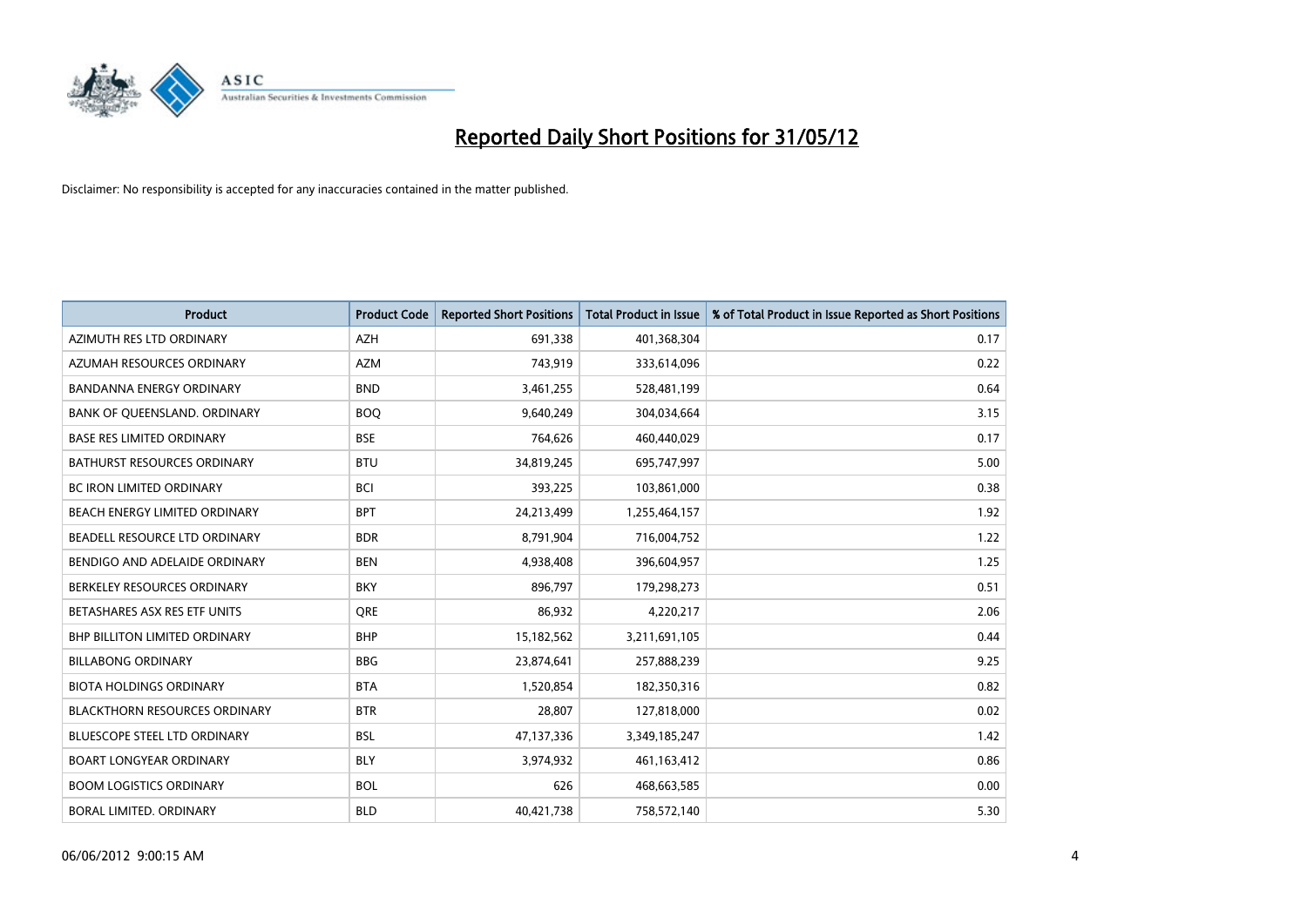

| <b>Product</b>                          | <b>Product Code</b> | <b>Reported Short Positions</b> | <b>Total Product in Issue</b> | % of Total Product in Issue Reported as Short Positions |
|-----------------------------------------|---------------------|---------------------------------|-------------------------------|---------------------------------------------------------|
| <b>BRADKEN LIMITED ORDINARY</b>         | <b>BKN</b>          | 6,411,596                       | 168,629,376                   | 3.82                                                    |
| <b>BRAMBLES LIMITED ORDINARY</b>        | <b>BXB</b>          | 8,525,665                       | 1,480,975,746                 | 0.54                                                    |
| <b>BREVILLE GROUP LTD ORDINARY</b>      | <b>BRG</b>          | 46,567                          | 130,095,322                   | 0.04                                                    |
| <b>BRICKWORKS LIMITED ORDINARY</b>      | <b>BKW</b>          | 25,389                          | 147,567,333                   | 0.02                                                    |
| <b>BROCKMAN RESOURCES ORDINARY</b>      | <b>BRM</b>          | 2,809                           | 145,053,151                   | 0.00                                                    |
| BT INVESTMENT MNGMNT ORDINARY           | <b>BTT</b>          | 1,250                           | 267,906,977                   | 0.00                                                    |
| <b>BURU ENERGY ORDINARY</b>             | <b>BRU</b>          | 10,424,460                      | 234,340,477                   | 4.43                                                    |
| <b>BWP TRUST ORDINARY UNITS</b>         | <b>BWP</b>          | 407,086                         | 525,255,093                   | 0.07                                                    |
| CABCHARGE AUSTRALIA ORDINARY            | CAB                 | 628,373                         | 120,437,014                   | 0.52                                                    |
| CALTEX AUSTRALIA ORDINARY               | <b>CTX</b>          | 8,037,435                       | 270,000,000                   | 2.99                                                    |
| <b>CAMPBELL BROTHERS ORDINARY</b>       | <b>CPB</b>          | 1,336,084                       | 67,503,411                    | 1.99                                                    |
| CAPE LAMBERT RES LTD ORDINARY           | <b>CFE</b>          | 388,697                         | 689,108,792                   | 0.05                                                    |
| CARABELLA RES LTD ORDINARY              | <b>CLR</b>          | 215,570                         | 133,642,797                   | 0.17                                                    |
| <b>CARBON ENERGY ORDINARY</b>           | <b>CNX</b>          | 77,039                          | 772,586,709                   | 0.01                                                    |
| <b>CARDNO LIMITED ORDINARY</b>          | CDD                 | 243,409                         | 138,103,523                   | 0.18                                                    |
| CARINDALE PROPERTY UNIT                 | <b>CDP</b>          | 13,341                          | 70,000,000                    | 0.02                                                    |
| CARNARVON PETROLEUM ORDINARY            | <b>CVN</b>          | 99,527                          | 694,644,634                   | 0.02                                                    |
| CARSALES.COM LTD ORDINARY               | <b>CRZ</b>          | 21,335,518                      | 233,689,223                   | 9.13                                                    |
| <b>CASH CONVERTERS ORDINARY</b>         | CCV                 | 41,599                          | 379,761,025                   | 0.01                                                    |
| CENTRO RETAIL AUST ORD/UNIT STAPLED SEC | <b>CRF</b>          | 35,304,944                      | 1,340,723,189                 | 2.63                                                    |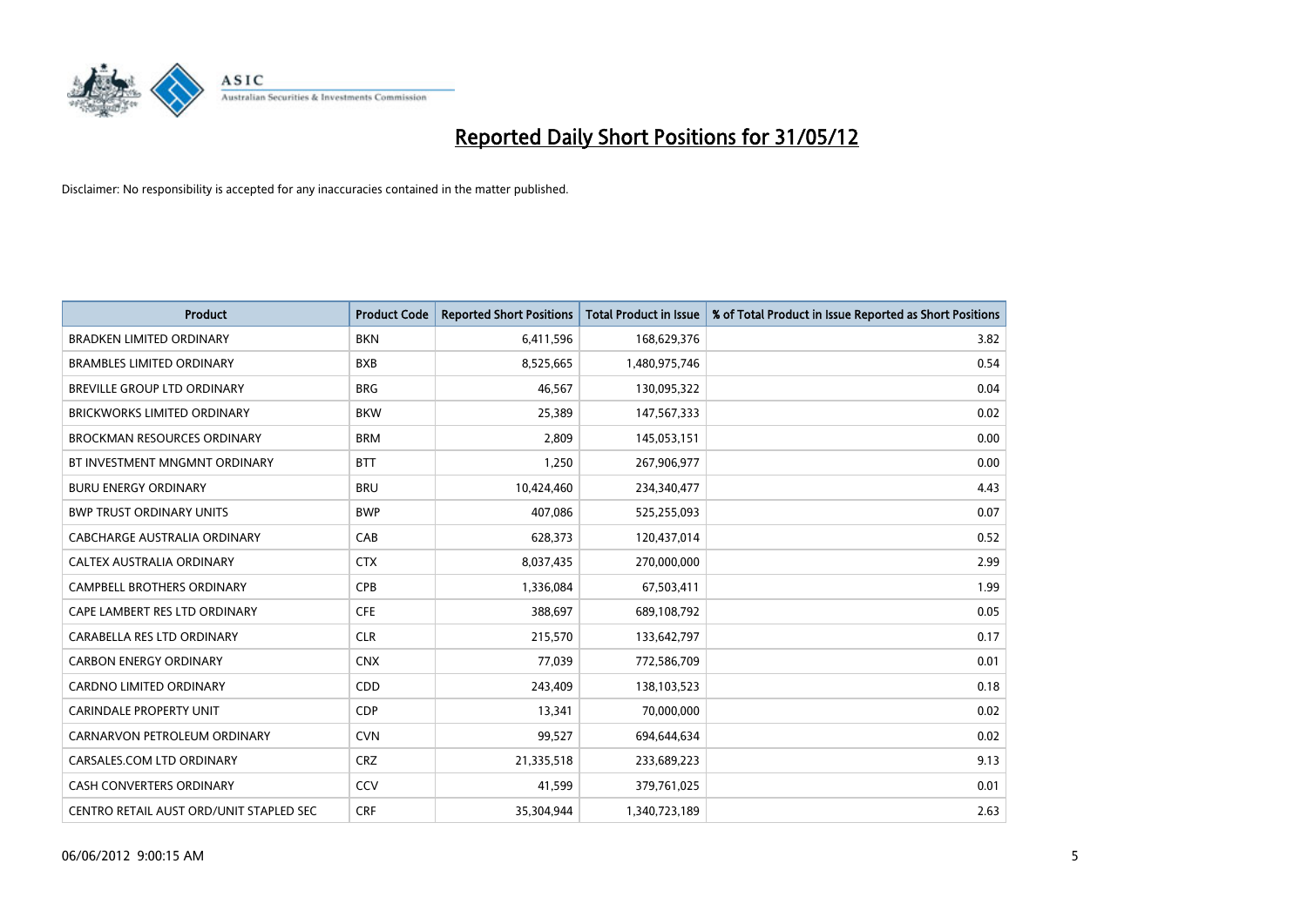

| <b>Product</b>                           | <b>Product Code</b> | <b>Reported Short Positions</b> | <b>Total Product in Issue</b> | % of Total Product in Issue Reported as Short Positions |
|------------------------------------------|---------------------|---------------------------------|-------------------------------|---------------------------------------------------------|
| <b>CERAMIC FUEL CELLS ORDINARY</b>       | <b>CFU</b>          | 146,659                         | 1,366,298,863                 | 0.01                                                    |
| CFS RETAIL PROPERTY STAPLED SEC. DEF SET | <b>CFXDA</b>        | 40,057,241                      | 2,835,288,808                 | 1.40                                                    |
| CGA MINING LIMITED ORDINARY              | CGX                 | 210,797                         | 337,725,726                   | 0.06                                                    |
| CHALLENGER DIV.PRO. STAPLED UNITS        | <b>CDI</b>          | 112,110                         | 872,296,035                   | 0.01                                                    |
| <b>CHALLENGER INFRAST, STAPLED UNITS</b> | <b>CIF</b>          | 1,329,740                       | 316,223,785                   | 0.43                                                    |
| <b>CHALLENGER LIMITED ORDINARY</b>       | <b>CGF</b>          | 6,899,925                       | 546,347,707                   | 1.25                                                    |
| CHARTER HALL GROUP STAPLED US PROHIBIT.  | <b>CHC</b>          | 152,453                         | 296,846,225                   | 0.04                                                    |
| <b>CHARTER HALL RETAIL UNITS</b>         | <b>CQR</b>          | 901,779                         | 299,628,571                   | 0.30                                                    |
| <b>CHORUS LIMITED ORDINARY</b>           | <b>CNU</b>          | 1,065,029                       | 385,082,123                   | 0.28                                                    |
| CITIGOLD CORP LTD ORDINARY               | <b>CTO</b>          | 1,355,317                       | 1,105,078,301                 | 0.12                                                    |
| <b>CLOUGH LIMITED ORDINARY</b>           | <b>CLO</b>          | 137,595                         | 773,373,357                   | 0.01                                                    |
| <b>CNPR GRP UNITS/ORD STAPLED</b>        | <b>CNP</b>          | 2,537                           | 972,414,514                   | 0.00                                                    |
| COAL OF AFRICA LTD ORDINARY              | <b>CZA</b>          | 55,656                          | 662,484,573                   | 0.01                                                    |
| <b>COALSPUR MINES LTD ORDINARY</b>       | <b>CPL</b>          | 12,488,031                      | 620,729,899                   | 2.00                                                    |
| <b>COBAR CONSOLIDATED ORDINARY</b>       | CCU                 | 238,606                         | 210,101,187                   | 0.11                                                    |
| COCA-COLA AMATIL ORDINARY                | <b>CCL</b>          | 10,907,834                      | 761,319,007                   | 1.41                                                    |
| COCHLEAR LIMITED ORDINARY                | <b>COH</b>          | 6,043,865                       | 56,929,432                    | 10.59                                                   |
| <b>COCKATOO COAL ORDINARY</b>            | <b>COK</b>          | 15,757,733                      | 1,016,746,908                 | 1.56                                                    |
| <b>COFFEY INTERNATIONAL ORDINARY</b>     | <b>COF</b>          | 247,918                         | 255,833,165                   | 0.10                                                    |
| <b>COKAL LTD ORDINARY</b>                | <b>CKA</b>          | 59,385                          | 411,046,892                   | 0.01                                                    |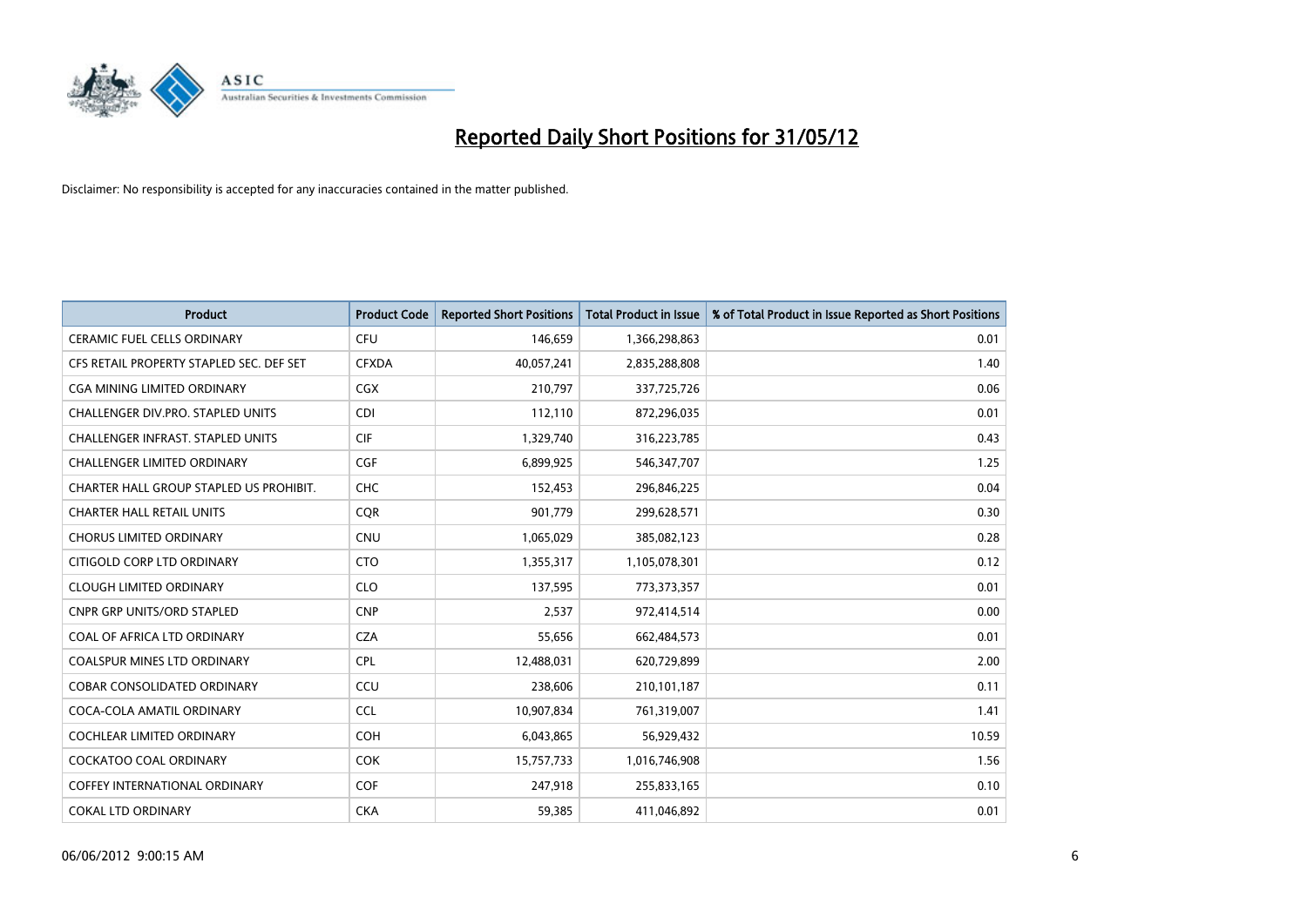

| <b>Product</b>                          | <b>Product Code</b> | <b>Reported Short Positions</b> | <b>Total Product in Issue</b> | % of Total Product in Issue Reported as Short Positions |
|-----------------------------------------|---------------------|---------------------------------|-------------------------------|---------------------------------------------------------|
| <b>COLLINS FOODS LTD ORDINARY</b>       | <b>CKF</b>          | 36,978                          | 93,000,003                    | 0.04                                                    |
| COMMONWEALTH BANK, ORDINARY             | <b>CBA</b>          | 29,648,411                      | 1,592,154,780                 | 1.82                                                    |
| <b>COMMONWEALTH PROP ORDINARY UNITS</b> | <b>CPA</b>          | 24,282,191                      | 2,347,003,413                 | 1.03                                                    |
| <b>COMPASS RESOURCES ORDINARY</b>       | <b>CMR</b>          | 7,472                           | 1,403,744,100                 | 0.00                                                    |
| <b>COMPUTERSHARE LTD ORDINARY</b>       | <b>CPU</b>          | 6,310,678                       | 555,664,059                   | 1.11                                                    |
| CONSOLIDATED MEDIA, ORDINARY            | <b>CMJ</b>          | 1,407,830                       | 561,834,996                   | 0.25                                                    |
| CONTINENTAL COAL LTD ORDINARY           | CCC                 | 545,292                         | 430,742,398                   | 0.12                                                    |
| COOPER ENERGY LTD ORDINARY              | <b>COE</b>          | 534,298                         | 292,791,528                   | 0.18                                                    |
| <b>CREDIT CORP GROUP ORDINARY</b>       | CCP                 | 38,506                          | 45,571,114                    | 0.08                                                    |
| <b>CROMWELL PROP STAPLED SECURITIES</b> | <b>CMW</b>          | 4,029                           | 1,169,688,943                 | 0.00                                                    |
| <b>CROWN LIMITED ORDINARY</b>           | <b>CWN</b>          | 5,124,120                       | 728,394,185                   | 0.72                                                    |
| <b>CSG LIMITED ORDINARY</b>             | CSV                 | 845,801                         | 282,567,499                   | 0.29                                                    |
| <b>CSL LIMITED ORDINARY</b>             | <b>CSL</b>          | 5,620,902                       | 511,681,618                   | 1.10                                                    |
| <b>CSR LIMITED ORDINARY</b>             | <b>CSR</b>          | 37,776,836                      | 506,000,315                   | 7.48                                                    |
| <b>CUDECO LIMITED ORDINARY</b>          | CDU                 | 3,892,662                       | 190,159,476                   | 2.05                                                    |
| <b>CUE ENERGY RESOURCE ORDINARY</b>     | <b>CUE</b>          | 3,107,738                       | 698,119,720                   | 0.44                                                    |
| DART ENERGY LTD ORDINARY                | <b>DTE</b>          | 31,281,614                      | 768,645,654                   | 4.07                                                    |
| DAVID JONES LIMITED ORDINARY            | <b>DJS</b>          | 48,731,309                      | 528,655,600                   | 9.19                                                    |
| DECMIL GROUP LIMITED ORDINARY           | <b>DCG</b>          | 500,791                         | 166,492,757                   | 0.28                                                    |
| DEEP YELLOW LIMITED ORDINARY            | <b>DYL</b>          | 175,866                         | 1,128,736,403                 | 0.02                                                    |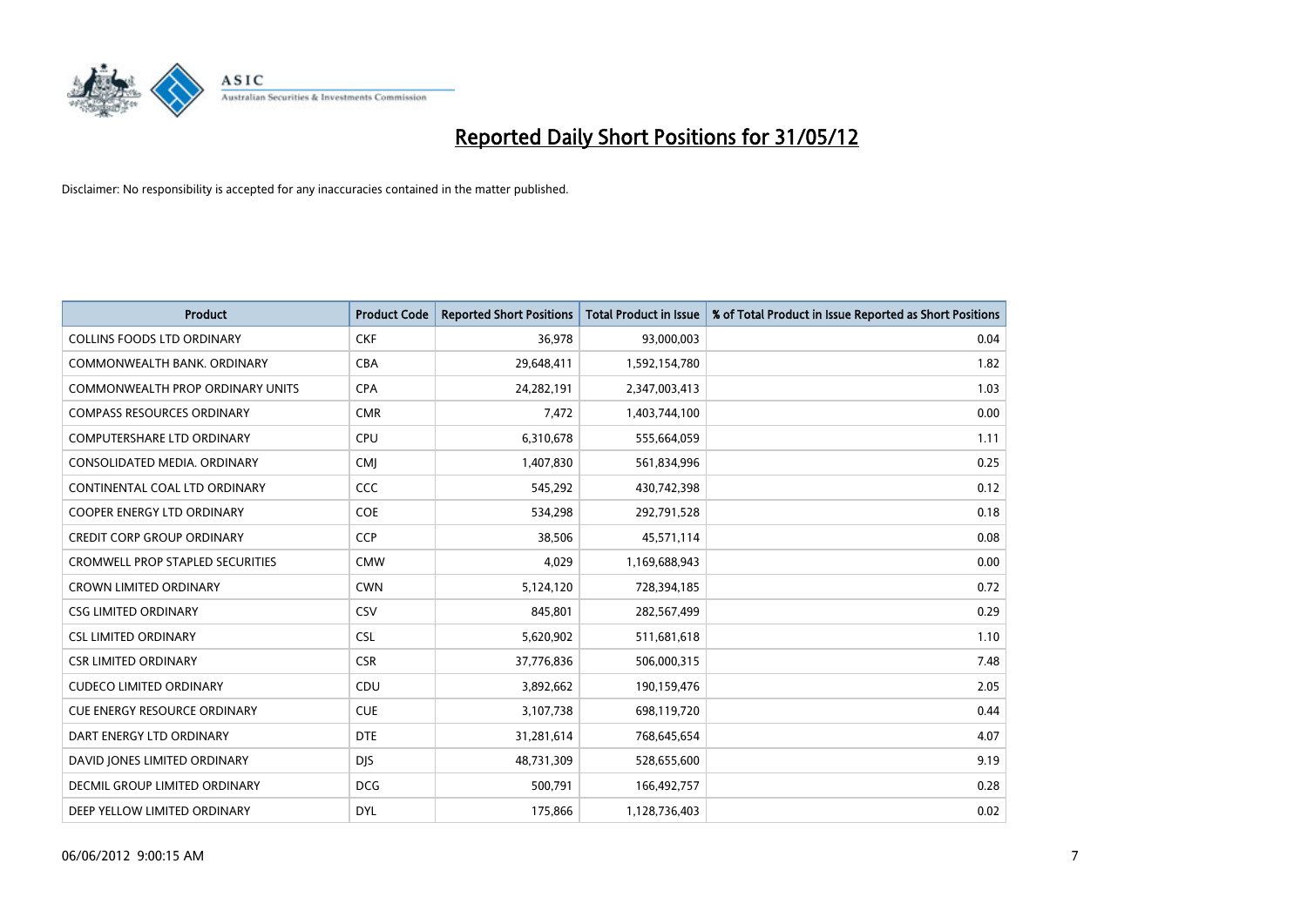

| <b>Product</b>                       | <b>Product Code</b> | <b>Reported Short Positions</b> | <b>Total Product in Issue</b> | % of Total Product in Issue Reported as Short Positions |
|--------------------------------------|---------------------|---------------------------------|-------------------------------|---------------------------------------------------------|
| DEXUS PROPERTY GROUP STAPLED UNITS   | <b>DXS</b>          | 19,904,903                      | 4,839,024,176                 | 0.40                                                    |
| DISCOVERY METALS LTD ORDINARY        | <b>DML</b>          | 10,344,920                      | 442,128,231                   | 2.34                                                    |
| DOMINO PIZZA ENTERPR ORDINARY        | <b>DMP</b>          | 808,101                         | 69,899,674                    | 1.15                                                    |
| DORAY MINERALS LTD ORDINARY          | <b>DRM</b>          | 18,718                          | 81,162,275                    | 0.02                                                    |
| DOWNER EDI LIMITED ORDINARY          | <b>DOW</b>          | 7,073,350                       | 429,100,296                   | 1.63                                                    |
| DRILLSEARCH ENERGY ORDINARY          | <b>DLS</b>          | 5,052,567                       | 337,449,196                   | 1.49                                                    |
| DUET GROUP STAPLED US PROHIBIT.      | <b>DUE</b>          | 6,935,274                       | 1,109,831,386                 | 0.63                                                    |
| DULUXGROUP LIMITED ORDINARY          | <b>DLX</b>          | 9,549,534                       | 367,456,259                   | 2.59                                                    |
| ECHO ENTERTAINMENT ORDINARY          | <b>EGP</b>          | 55,888,268                      | 688,019,737                   | 8.12                                                    |
| <b>ELDERS LIMITED ORDINARY</b>       | <b>ELD</b>          | 23,343,897                      | 448,598,480                   | 5.20                                                    |
| ELDORADO GOLD CORP CDI 1:1           | EAU                 | 39,001                          | 7,221,936                     | 0.55                                                    |
| ELEMENTAL MINERALS ORDINARY          | <b>ELM</b>          | 491,970                         | 243,614,280                   | 0.20                                                    |
| ELEMENTOS LIMITED ORDINARY           | <b>ELT</b>          | 16                              | 82,383,526                    | 0.00                                                    |
| <b>EMECO HOLDINGS ORDINARY</b>       | <b>EHL</b>          | 3,728,513                       | 631,237,586                   | 0.60                                                    |
| <b>EMPIRE ENERGY LTD ORDINARY</b>    | <b>EEG</b>          | 350,334                         | 291,530,350                   | 0.12                                                    |
| <b>ENDEAVOUR MIN CORP CDI 1:1</b>    | <b>EVR</b>          | 30,491                          | 117,139,706                   | 0.02                                                    |
| <b>ENERGY RESOURCES ORDINARY 'A'</b> | <b>ERA</b>          | 11,266,704                      | 517,725,062                   | 2.19                                                    |
| <b>ENERGY WORLD CORPOR. ORDINARY</b> | <b>EWC</b>          | 26,606,682                      | 1,734,166,672                 | 1.54                                                    |
| ENVESTRA LIMITED ORDINARY            | <b>ENV</b>          | 15,815,315                      | 1,572,392,111                 | 0.98                                                    |
| EQUATORIAL RES LTD ORDINARY          | EQX                 | 155,622                         | 117,235,353                   | 0.13                                                    |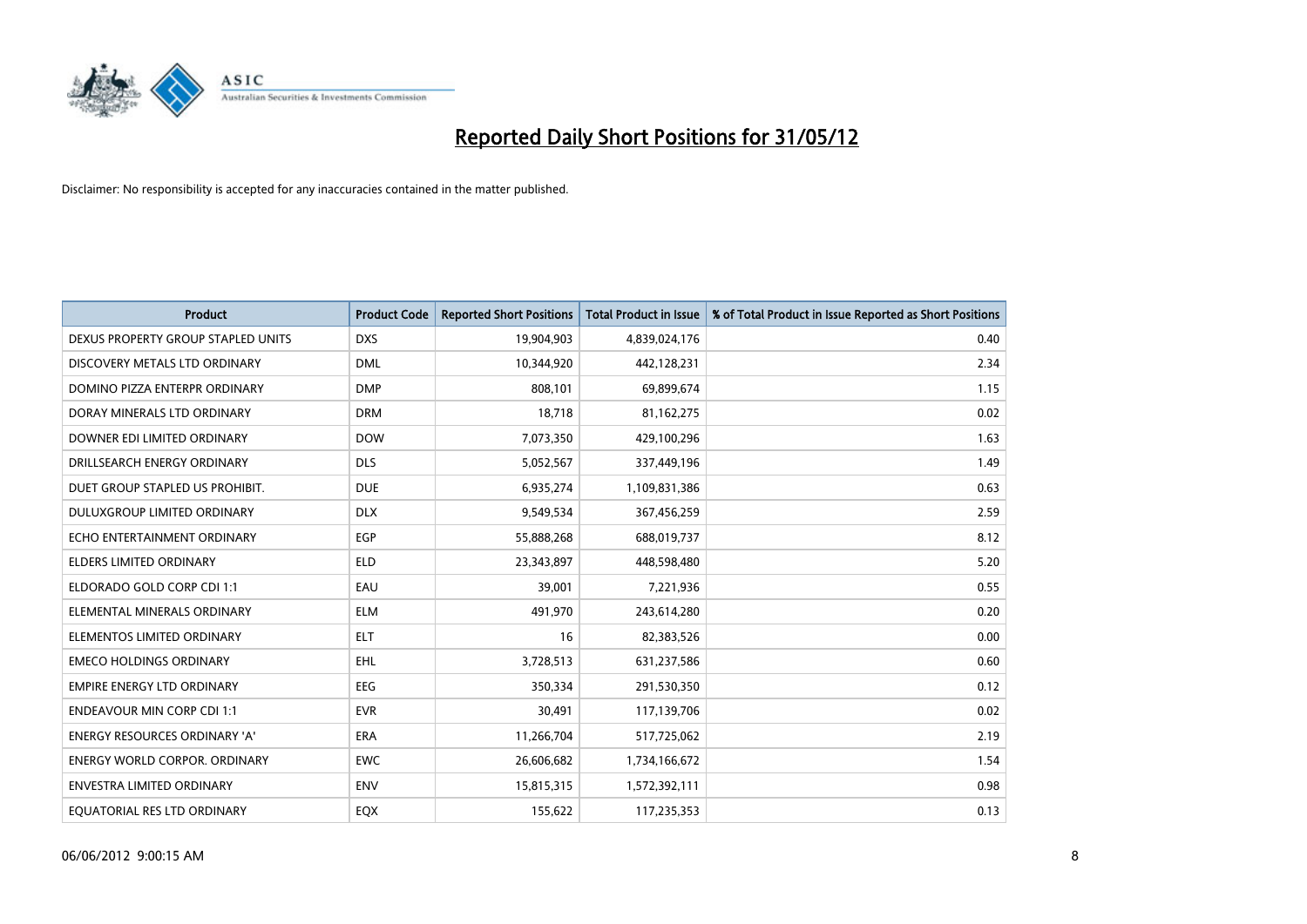

| <b>Product</b>                        | <b>Product Code</b> | <b>Reported Short Positions</b> | <b>Total Product in Issue</b> | % of Total Product in Issue Reported as Short Positions |
|---------------------------------------|---------------------|---------------------------------|-------------------------------|---------------------------------------------------------|
| EVOLUTION MINING LTD ORDINARY         | <b>EVN</b>          | 2,260,907                       | 707,105,713                   | 0.31                                                    |
| EXCO RESOURCES LTD ORDINARY           | <b>EXS</b>          | 50,060                          | 356,044,187                   | 0.01                                                    |
| FAIRFAX MEDIA LTD ORDINARY            | <b>FXI</b>          | 261,300,532                     | 2,351,955,725                 | 11.13                                                   |
| <b>FAR LTD ORDINARY</b>               | <b>FAR</b>          | 22,194,079                      | 2,499,846,742                 | 0.89                                                    |
| FISHER & PAYKEL H. ORDINARY           | <b>FPH</b>          | 7,000                           | 530,053,399                   | 0.00                                                    |
| FKP PROPERTY GROUP STAPLED SECURITIES | <b>FKP</b>          | 37,686,675                      | 1,211,033,858                 | 3.11                                                    |
| FLEETWOOD CORP ORDINARY               | <b>FWD</b>          | 128,199                         | 59,217,793                    | 0.22                                                    |
| FLETCHER BUILDING ORDINARY            | <b>FBU</b>          | 12,269,603                      | 682,866,936                   | 1.80                                                    |
| FLEXIGROUP LIMITED ORDINARY           | <b>FXL</b>          | 128,539                         | 279,911,147                   | 0.03                                                    |
| <b>FLIGHT CENTRE ORDINARY</b>         | <b>FLT</b>          | 10,854,367                      | 100,031,742                   | 10.83                                                   |
| FLINDERS MINES LTD ORDINARY           | <b>FMS</b>          | 365,364                         | 1,821,300,404                 | 0.03                                                    |
| FOCUS MINERALS LTD ORDINARY           | <b>FML</b>          | 436,034                         | 4,320,773,701                 | 0.01                                                    |
| <b>FORGE GROUP LIMITED ORDINARY</b>   | FGE                 | 353,991                         | 86,169,014                    | 0.40                                                    |
| FORTE ENERGY NL ORDINARY              | FTE                 | 570,000                         | 695,589,311                   | 0.08                                                    |
| FORTESCUE METALS GRP ORDINARY         | <b>FMG</b>          | 151,518,462                     | 3,113,798,659                 | 4.84                                                    |
| <b>G.U.D. HOLDINGS ORDINARY</b>       | GUD                 | 1,141,178                       | 70,803,455                    | 1.61                                                    |
| <b>GALAXY RESOURCES ORDINARY</b>      | GXY                 | 7,290,621                       | 363,775,852                   | 2.00                                                    |
| <b>GEODYNAMICS LIMITED ORDINARY</b>   | GDY                 | 850                             | 406,452,608                   | 0.00                                                    |
| <b>GINDALBIE METALS LTD ORDINARY</b>  | GBG                 | 38,968,357                      | 1,247,487,454                 | 3.13                                                    |
| <b>GLOBAL CONSTRUCTION ORDINARY</b>   | GCS                 | 50,000                          | 116,464,741                   | 0.04                                                    |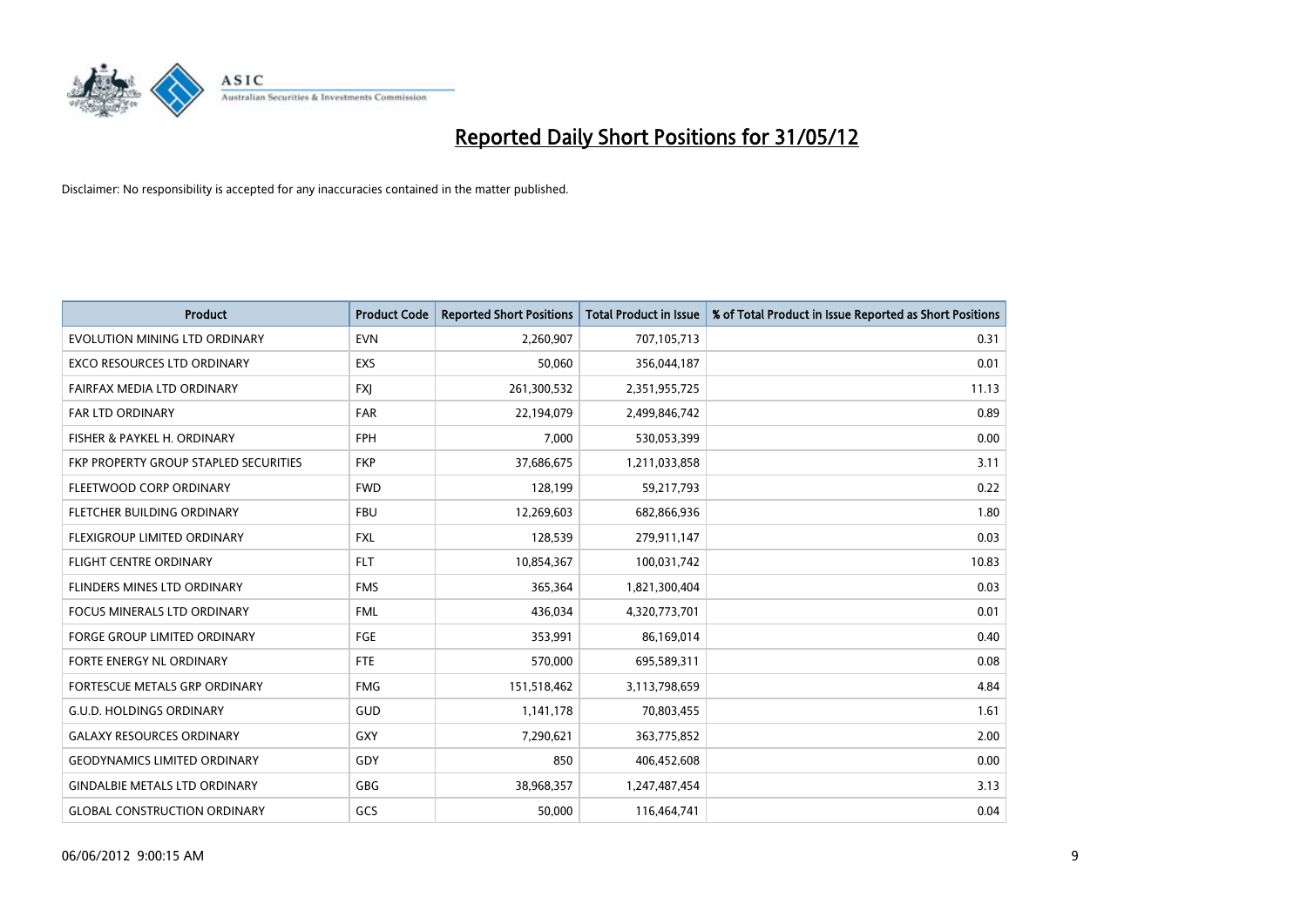

| <b>Product</b>                                   | <b>Product Code</b> | <b>Reported Short Positions</b> | <b>Total Product in Issue</b> | % of Total Product in Issue Reported as Short Positions |
|--------------------------------------------------|---------------------|---------------------------------|-------------------------------|---------------------------------------------------------|
| <b>GLOUCESTER COAL ORDINARY</b>                  | GCL                 | 1,252,182                       | 202,905,967                   | 0.61                                                    |
| <b>GOLD ROAD RES LTD ORDINARY</b>                | GOR                 | 241,399                         | 389,975,665                   | 0.07                                                    |
| <b>GOODMAN FIELDER, ORDINARY</b>                 | <b>GFF</b>          | 34,924,434                      | 1,955,559,207                 | 1.78                                                    |
| GOODMAN GROUP STAPLED US PROHIBIT.               | <b>GMG</b>          | 14,445,507                      | 1,549,551,920                 | 0.91                                                    |
| <b>GPT GROUP STAPLED SEC.</b>                    | <b>GPT</b>          | 9,327,315                       | 1,787,243,710                 | 0.50                                                    |
| <b>GRAINCORP LIMITED A CLASS ORDINARY</b>        | <b>GNC</b>          | 818,994                         | 198,318,900                   | 0.41                                                    |
| <b>GRANGE RESOURCES. ORDINARY</b>                | GRR                 | 1,688,096                       | 1,154,766,592                 | 0.14                                                    |
| <b>GREENLAND MIN EN LTD ORDINARY</b>             | GGG                 | 3,942,051                       | 416,390,488                   | 0.94                                                    |
| <b>GROWTHPOINT PROPERTY ORD/UNIT STAPLED SEC</b> | GOZ                 | 124,754                         | 291,904,374                   | 0.05                                                    |
| <b>GRYPHON MINERALS LTD ORDINARY</b>             | GRY                 | 9,785,693                       | 348,264,983                   | 2.82                                                    |
| <b>GUILDFORD COAL LTD ORDINARY</b>               | <b>GUF</b>          | 1,799,193                       | 276,867,530                   | 0.65                                                    |
| <b>GUINNESS PEAT GROUP. CDI 1:1</b>              | <b>GPG</b>          | 15,000                          | 250,584,860                   | 0.01                                                    |
| <b>GUIARAT NRE COAL LTD ORDINARY</b>             | <b>GNM</b>          | 607,052                         | 993,137,858                   | 0.06                                                    |
| <b>GUNNS LIMITED ORDINARY</b>                    | <b>GNS</b>          | 75,433,797                      | 848,401,559                   | 8.88                                                    |
| <b>GWA GROUP LTD ORDINARY</b>                    | <b>GWA</b>          | 17,419,374                      | 302,005,514                   | 5.78                                                    |
| HARVEY NORMAN ORDINARY                           | <b>HVN</b>          | 97,502,212                      | 1,062,316,784                 | 9.16                                                    |
| HASTIE GROUP LIMITED ORDINARY                    | <b>HST</b>          | 233,914                         | 137,353,504                   | 0.17                                                    |
| HASTINGS DIVERSIFIED STAPLED SECURITY            | <b>HDF</b>          | 674,101                         | 530,001,072                   | 0.13                                                    |
| <b>HENDERSON GROUP CDI 1:1</b>                   | <b>HGG</b>          | 5,630,518                       | 679,989,580                   | 0.84                                                    |
| HFA HOLDINGS LIMITED ORDINARY                    | <b>HFA</b>          | 3,809                           | 117,332,831                   | 0.00                                                    |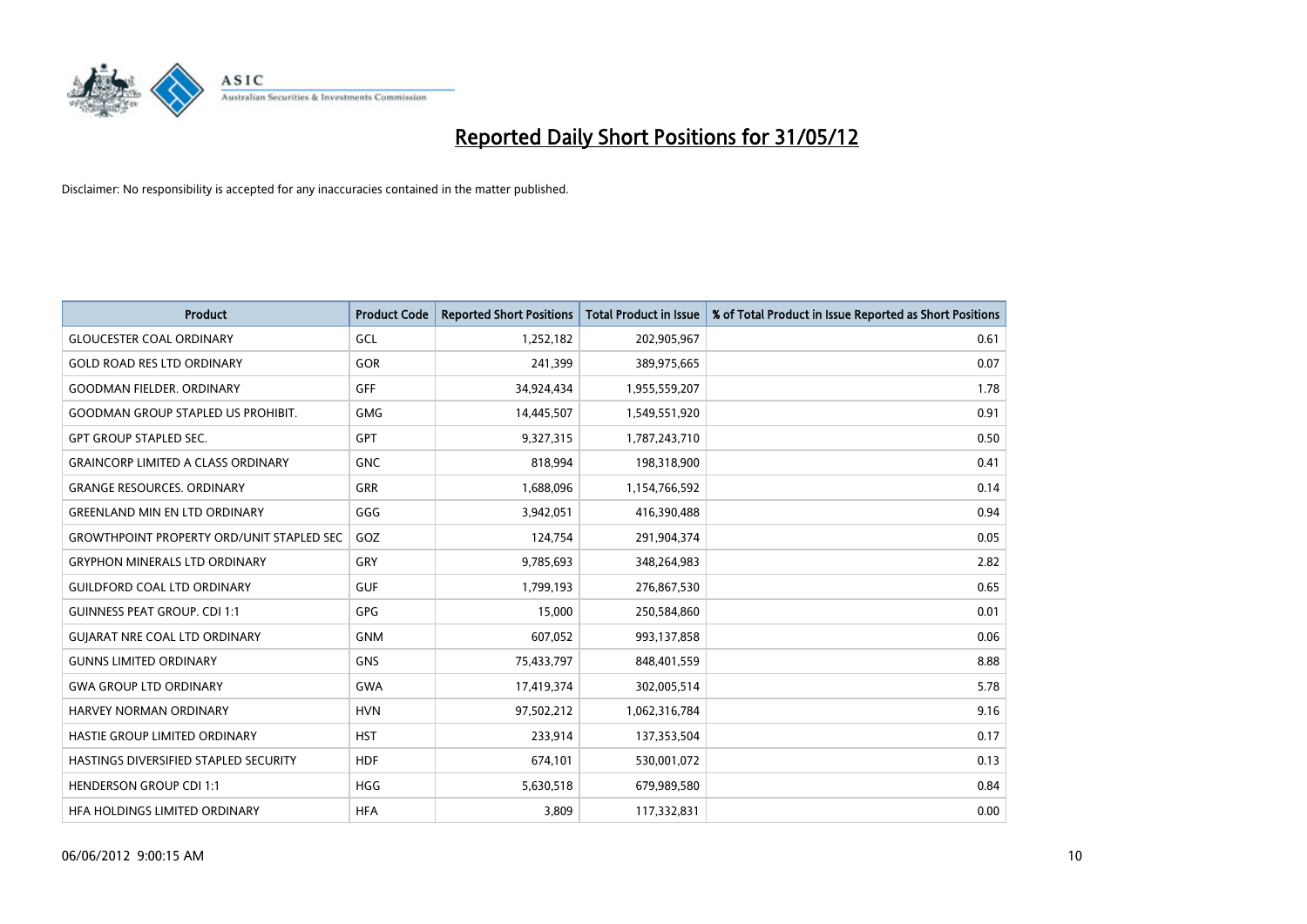

| <b>Product</b>                                | <b>Product Code</b> | <b>Reported Short Positions</b> | <b>Total Product in Issue</b> | % of Total Product in Issue Reported as Short Positions |
|-----------------------------------------------|---------------------|---------------------------------|-------------------------------|---------------------------------------------------------|
| <b>HIGHLANDS PACIFIC ORDINARY</b>             | <b>HIG</b>          | 68,520                          | 686,202,481                   | 0.01                                                    |
| HILLGROVE RES LTD ORDINARY                    | <b>HGO</b>          | 2,487,042                       | 793,698,575                   | 0.32                                                    |
| <b>HILLS HOLDINGS LTD ORDINARY</b>            | <b>HIL</b>          | 2,915,202                       | 246,500,444                   | 1.17                                                    |
| HORIZON OIL LIMITED ORDINARY                  | <b>HZN</b>          | 24,164,312                      | 1,130,811,515                 | 2.14                                                    |
| <b>ICON ENERGY LIMITED ORDINARY</b>           | <b>ICN</b>          | 6,415                           | 469,301,394                   | 0.00                                                    |
| <b>IINET LIMITED ORDINARY</b>                 | <b>IIN</b>          | 174,917                         | 160,968,847                   | 0.09                                                    |
| <b>ILUKA RESOURCES ORDINARY</b>               | ILU                 | 39,202,304                      | 418,700,517                   | 9.36                                                    |
| <b>IMDEX LIMITED ORDINARY</b>                 | <b>IMD</b>          | 503,825                         | 208,250,426                   | 0.25                                                    |
| IMF (AUSTRALIA) LTD ORDINARY                  | <b>IMF</b>          | 101,977                         | 123,828,193                   | 0.08                                                    |
| <b>INCITEC PIVOT ORDINARY</b>                 | IPL                 | 4,786,480                       | 1,628,730,107                 | 0.27                                                    |
| INDEPENDENCE GROUP ORDINARY                   | <b>IGO</b>          | 11,449,302                      | 232,882,535                   | 4.92                                                    |
| <b>INDOPHIL RESOURCES ORDINARY</b>            | <b>IRN</b>          | 992,848                         | 1,203,146,194                 | 0.07                                                    |
| <b>INDUSTREA LIMITED ORDINARY</b>             | <b>IDL</b>          | 417,582                         | 370,268,218                   | 0.11                                                    |
| INFIGEN ENERGY STAPLED SECURITIES             | <b>IFN</b>          | 5,742,908                       | 762,265,972                   | 0.76                                                    |
| <b>INSURANCE AUSTRALIA ORDINARY</b>           | <b>IAG</b>          | 3,712,599                       | 2,079,034,021                 | 0.15                                                    |
| INTEGRA MINING LTD. ORDINARY                  | IGR                 | 3,574,923                       | 846,293,881                   | 0.43                                                    |
| <b>INTREPID MINES ORDINARY</b>                | <b>IAU</b>          | 11,305,807                      | 525,733,428                   | 2.14                                                    |
| <b>INVESTA OFFICE FUND STAPLED SECURITIES</b> | <b>IOF</b>          | 2,164,091                       | 614,047,458                   | 0.35                                                    |
| <b>INVOCARE LIMITED ORDINARY</b>              | <b>IVC</b>          | 3,298,469                       | 110,030,298                   | 3.00                                                    |
| ION LIMITED ORDINARY                          | <b>ION</b>          | 164,453                         | 256,365,105                   | 0.06                                                    |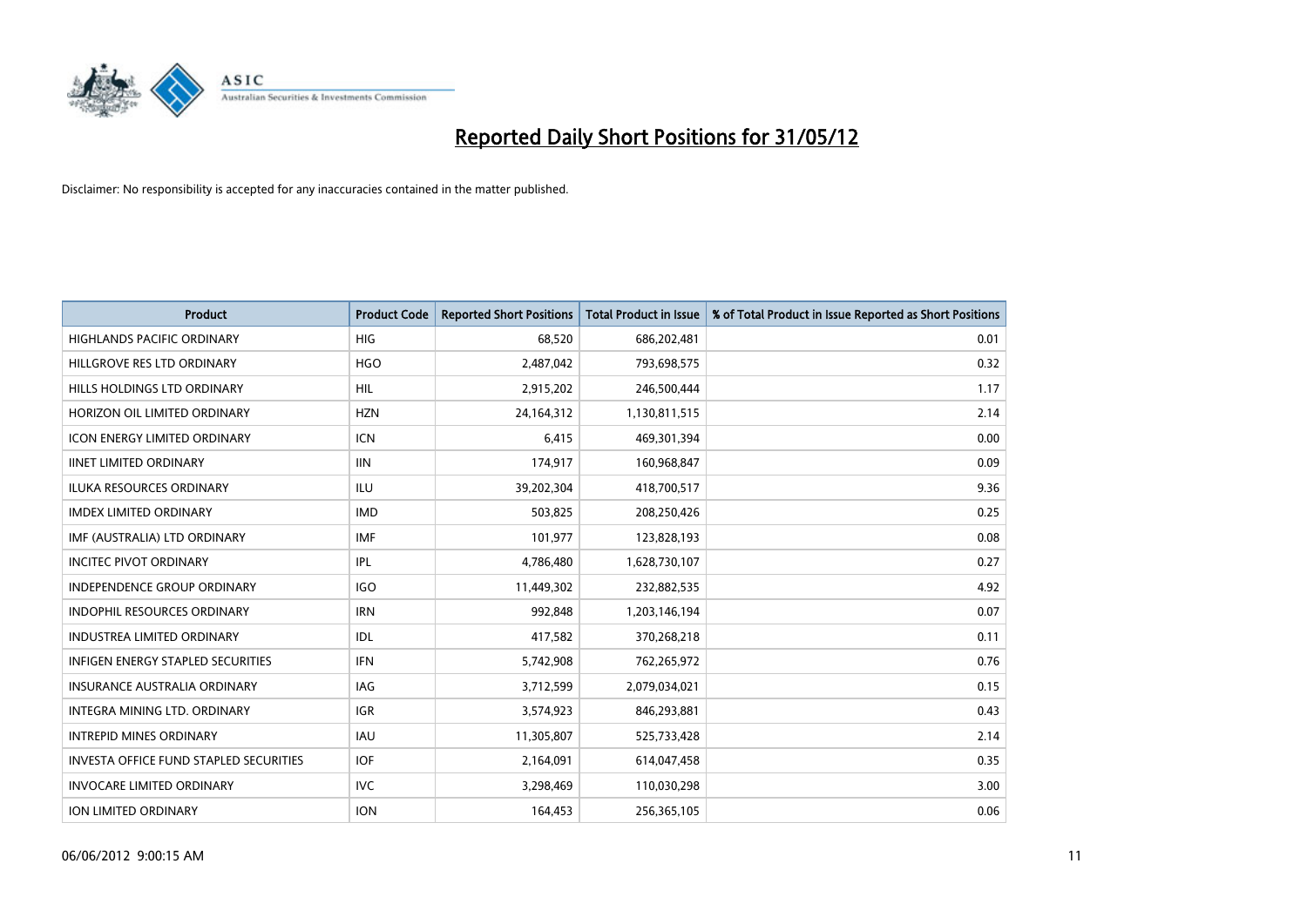

| <b>Product</b>                            | <b>Product Code</b> | <b>Reported Short Positions</b> | <b>Total Product in Issue</b> | % of Total Product in Issue Reported as Short Positions |
|-------------------------------------------|---------------------|---------------------------------|-------------------------------|---------------------------------------------------------|
| <b>IOOF HOLDINGS LTD ORDINARY</b>         | IFL                 | 694,535                         | 229,794,395                   | 0.29                                                    |
| <b>IPROPERTY GROUP LTD ORDINARY</b>       | <b>IPP</b>          | 250,000                         | 169,662,302                   | 0.15                                                    |
| <b>IRESS LIMITED ORDINARY</b>             | <b>IRE</b>          | 2,845,910                       | 127,036,010                   | 2.24                                                    |
| <b>IRON ORE HOLDINGS ORDINARY</b>         | <b>IOH</b>          | 69,975                          | 165,912,170                   | 0.03                                                    |
| ISHARES MSCI AUS 200 ISHARES MSCI AUS 200 | IOZ                 | 38,342                          | 4,352,373                     | 0.88                                                    |
| <b>ISHARES MSCI TAIWAN CDI 1:1</b>        | <b>ITW</b>          | 32,664                          | 184,400,000                   | 0.02                                                    |
| ISHARES S&P HIGH DIV ISHARES S&P HIGH DIV | <b>IHD</b>          | 97,623                          | 2,903,027                     | 3.36                                                    |
| ISHARES SMALL ORDS ISHARES SMALL ORDS     | <b>ISO</b>          | 569,343                         | 5,703,165                     | 9.98                                                    |
| <b>IVANHOE AUSTRALIA ORDINARY</b>         | <b>IVA</b>          | 3,494,635                       | 553,921,745                   | 0.63                                                    |
| JAMES HARDIE INDUST CHESS DEPOSITARY INT  | <b>IHX</b>          | 12,416,791                      | 437,185,963                   | 2.82                                                    |
| <b>JB HI-FI LIMITED ORDINARY</b>          | <b>JBH</b>          | 22,179,859                      | 98,850,643                    | 22.42                                                   |
| <b>JUPITER MINES ORDINARY</b>             | <b>IMS</b>          | 50,225                          | 1,806,834,044                 | 0.00                                                    |
| <b>KAGARA LTD ORDINARY</b>                | KZL                 | 3,475,166                       | 798,953,117                   | 0.42                                                    |
| KANGAROO RES LTD ORDINARY                 | <b>KRL</b>          | 182,503                         | 3,434,430,012                 | 0.00                                                    |
| KAROON GAS AUSTRALIA ORDINARY             | <b>KAR</b>          | 809,748                         | 221,420,769                   | 0.35                                                    |
| KATHMANDU HOLD LTD ORDINARY               | <b>KMD</b>          | 2,335,012                       | 200,000,000                   | 1.16                                                    |
| <b>KBL MINING LIMITED ORDINARY</b>        | <b>KBL</b>          | 1,820                           | 283,921,456                   | 0.00                                                    |
| <b>KENTOR GOLD LIMITED ORDINARY</b>       | KGL                 | 1,490                           | 106,209,874                   | 0.00                                                    |
| <b>KEYBRIDGE CAPITAL ORDINARY</b>         | <b>KBC</b>          | 1                               | 172,070,564                   | 0.00                                                    |
| KINGSGATE CONSOLID. ORDINARY              | <b>KCN</b>          | 5,836,265                       | 151,263,789                   | 3.87                                                    |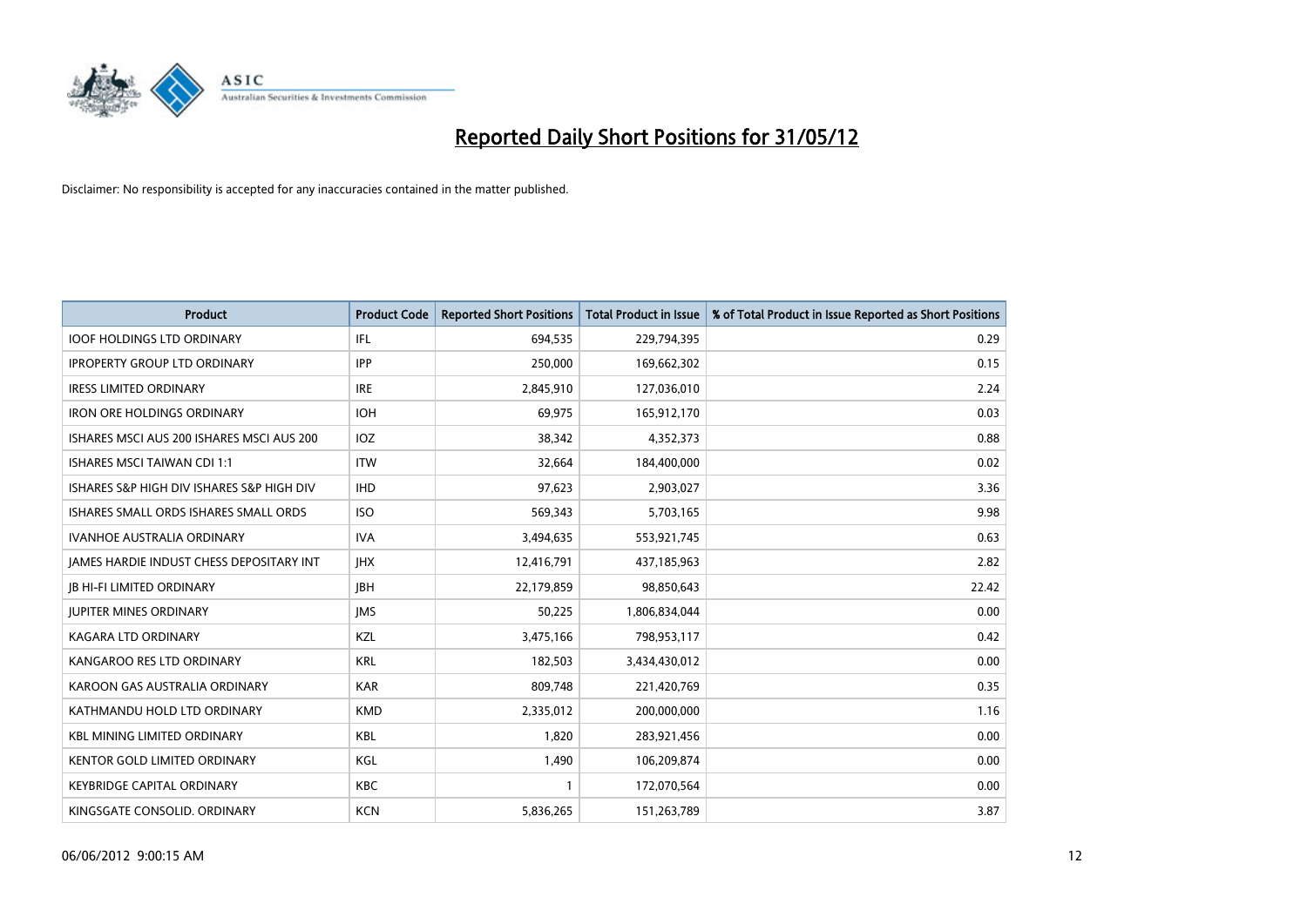

| <b>Product</b>                        | <b>Product Code</b> | <b>Reported Short Positions</b> | <b>Total Product in Issue</b> | % of Total Product in Issue Reported as Short Positions |
|---------------------------------------|---------------------|---------------------------------|-------------------------------|---------------------------------------------------------|
| KINGSROSE MINING LTD ORDINARY         | <b>KRM</b>          | 197,081                         | 279,721,062                   | 0.06                                                    |
| LEIGHTON HOLDINGS ORDINARY            | LEI                 | 10,206,329                      | 337,087,596                   | 3.01                                                    |
| LEND LEASE GROUP UNIT/ORD STAPLED     | LLC                 | 3,099,795                       | 572,789,827                   | 0.52                                                    |
| LINC ENERGY LTD ORDINARY              | <b>LNC</b>          | 33,055,387                      | 504,487,631                   | 6.53                                                    |
| LIOUEFIED NATURAL ORDINARY            | LNG                 | 272,800                         | 267,699,015                   | 0.10                                                    |
| <b>LYNAS CORPORATION ORDINARY</b>     | <b>LYC</b>          | 175,715,622                     | 1,714,846,913                 | 10.25                                                   |
| M2 TELECOMMUNICATION ORDINARY         | <b>MTU</b>          | 29,964                          | 156,281,954                   | 0.01                                                    |
| <b>MACA LIMITED ORDINARY</b>          | <b>MLD</b>          | 41,364                          | 150,000,000                   | 0.03                                                    |
| <b>MACMAHON HOLDINGS ORDINARY</b>     | <b>MAH</b>          | 2,387,341                       | 738,631,705                   | 0.32                                                    |
| MACO ATLAS ROADS GRP ORDINARY STAPLED | <b>MQA</b>          | 2,974,408                       | 464,279,594                   | 0.64                                                    |
| MACQUARIE GROUP LTD ORDINARY          | MQG                 | 8,440,168                       | 348,624,857                   | 2.40                                                    |
| MARENGO MINING ORDINARY               | <b>MGO</b>          | 39,850                          | 1,003,745,113                 | 0.00                                                    |
| <b>MATRIX C &amp; E LTD ORDINARY</b>  | <b>MCE</b>          | 671,743                         | 92,686,855                    | 0.72                                                    |
| <b>MAVERICK DRILLING ORDINARY</b>     | <b>MAD</b>          | 70,000                          | 267,594,286                   | 0.02                                                    |
| MCMILLAN SHAKESPEARE ORDINARY         | <b>MMS</b>          | 105,066                         | 74,523,965                    | 0.12                                                    |
| MEDUSA MINING LTD ORDINARY            | MML                 | 2,977,394                       | 188,903,911                   | 1.58                                                    |
| MEO AUSTRALIA LTD ORDINARY            | <b>MEO</b>          | 4,123,570                       | 539,913,260                   | 0.77                                                    |
| <b>MERMAID MARINE ORDINARY</b>        | <b>MRM</b>          | 622,606                         | 219,311,642                   | 0.28                                                    |
| MESOBLAST LIMITED ORDINARY            | <b>MSB</b>          | 17,460,598                      | 284,478,361                   | 6.14                                                    |
| METALS X LIMITED ORDINARY             | <b>MLX</b>          | 718,549                         | 1,320,047,397                 | 0.06                                                    |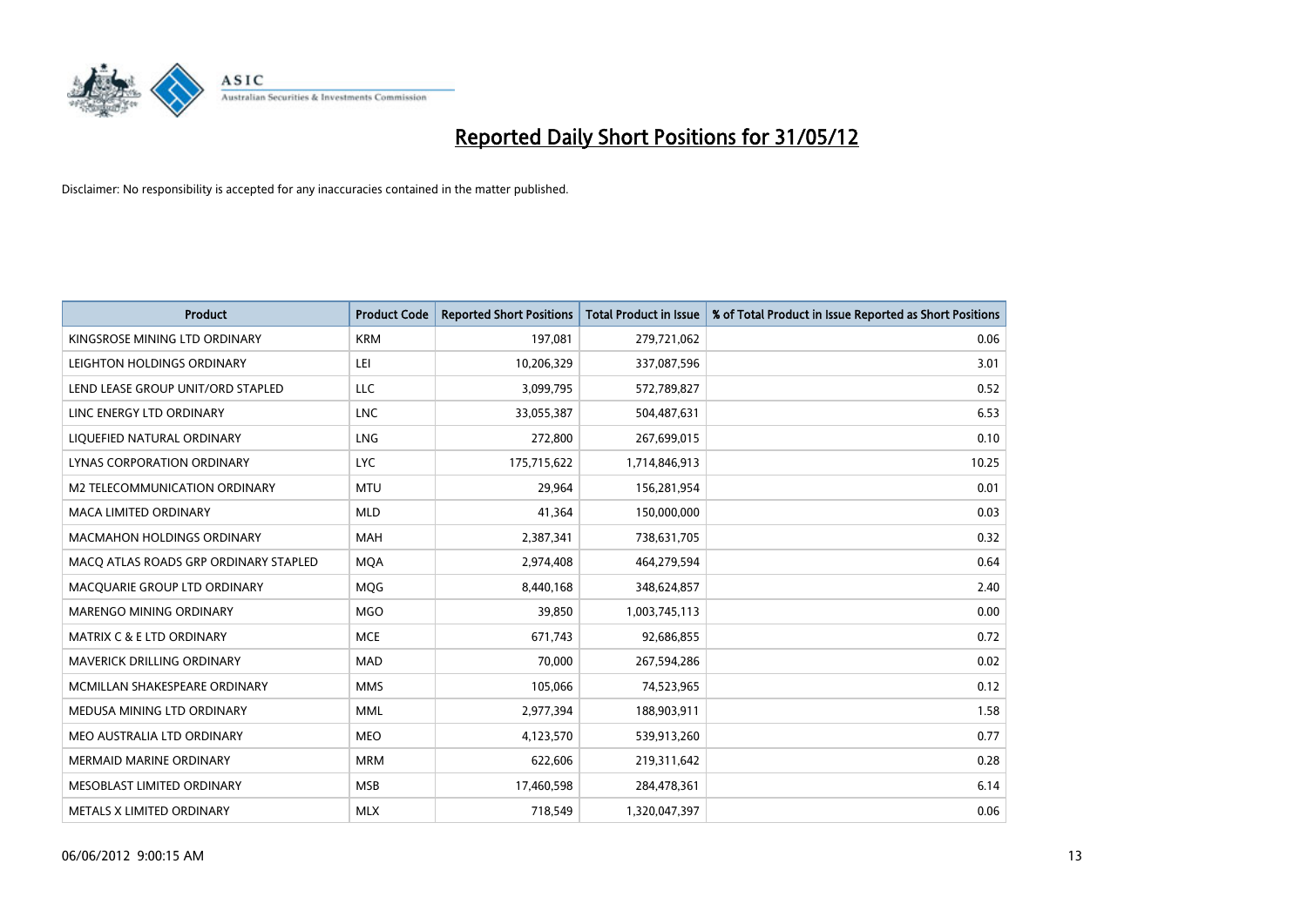

| <b>Product</b>                    | <b>Product Code</b> | <b>Reported Short Positions</b> | <b>Total Product in Issue</b> | % of Total Product in Issue Reported as Short Positions |
|-----------------------------------|---------------------|---------------------------------|-------------------------------|---------------------------------------------------------|
| METCASH LIMITED ORDINARY          | <b>MTS</b>          | 42,114,880                      | 771,345,864                   | 5.46                                                    |
| METGASCO LIMITED ORDINARY         | MEL                 | 169,357                         | 337,414,140                   | 0.05                                                    |
| METMINCO LIMITED ORDINARY         | <b>MNC</b>          | 5,809,488                       | 1,749,541,573                 | 0.32                                                    |
| MHM METALS LIMITED ORDINARY       | <b>MHM</b>          | 37,083                          | 105,304,831                   | 0.04                                                    |
| MICLYN EXP OFFSHR ORDINARY        | <b>MIO</b>          | 574,035                         | 278,515,705                   | 0.21                                                    |
| MILTON CORPORATION ORDINARY       | <b>MLT</b>          | 12,800                          | 121,625,655                   | 0.01                                                    |
| MINCOR RESOURCES NL ORDINARY      | <b>MCR</b>          | 2,035,456                       | 192,202,047                   | 1.05                                                    |
| MINERAL DEPOSITS ORDINARY         | <b>MDL</b>          | 91,421                          | 83,538,786                    | 0.10                                                    |
| MINERAL RESOURCES, ORDINARY       | <b>MIN</b>          | 1,274,646                       | 184,856,018                   | 0.68                                                    |
| MIRABELA NICKEL LTD ORDINARY      | <b>MBN</b>          | 25,942,009                      | 808,554,573                   | 3.19                                                    |
| MIRVAC GROUP STAPLED SECURITIES   | <b>MGR</b>          | 4,198,919                       | 3,418,236,755                 | 0.12                                                    |
| <b>MOLOPO ENERGY LTD ORDINARY</b> | <b>MPO</b>          | 1,202,052                       | 245,579,810                   | 0.50                                                    |
| MOLY MINES LIMITED ORDINARY       | <b>MOL</b>          | 372,170                         | 384,893,989                   | 0.10                                                    |
| MONADELPHOUS GROUP ORDINARY       | <b>MND</b>          | 2,913,123                       | 88,674,327                    | 3.27                                                    |
| MORTGAGE CHOICE LTD ORDINARY      | <b>MOC</b>          | 2,380,632                       | 120,319,572                   | 1.97                                                    |
| <b>MOUNT GIBSON IRON ORDINARY</b> | <b>MGX</b>          | 11,114,157                      | 1,085,516,652                 | 1.00                                                    |
| MURCHISON METALS LTD ORDINARY     | <b>MMX</b>          | 4,624,167                       | 450,093,277                   | 1.03                                                    |
| MYER HOLDINGS LTD ORDINARY        | <b>MYR</b>          | 61,080,594                      | 583,384,551                   | 10.47                                                   |
| <b>MYSTATE LIMITED ORDINARY</b>   | <b>MYS</b>          | 13,191                          | 86,977,573                    | 0.02                                                    |
| NATIONAL AUST. BANK ORDINARY      | <b>NAB</b>          | 18,780,533                      | 2,239,352,006                 | 0.79                                                    |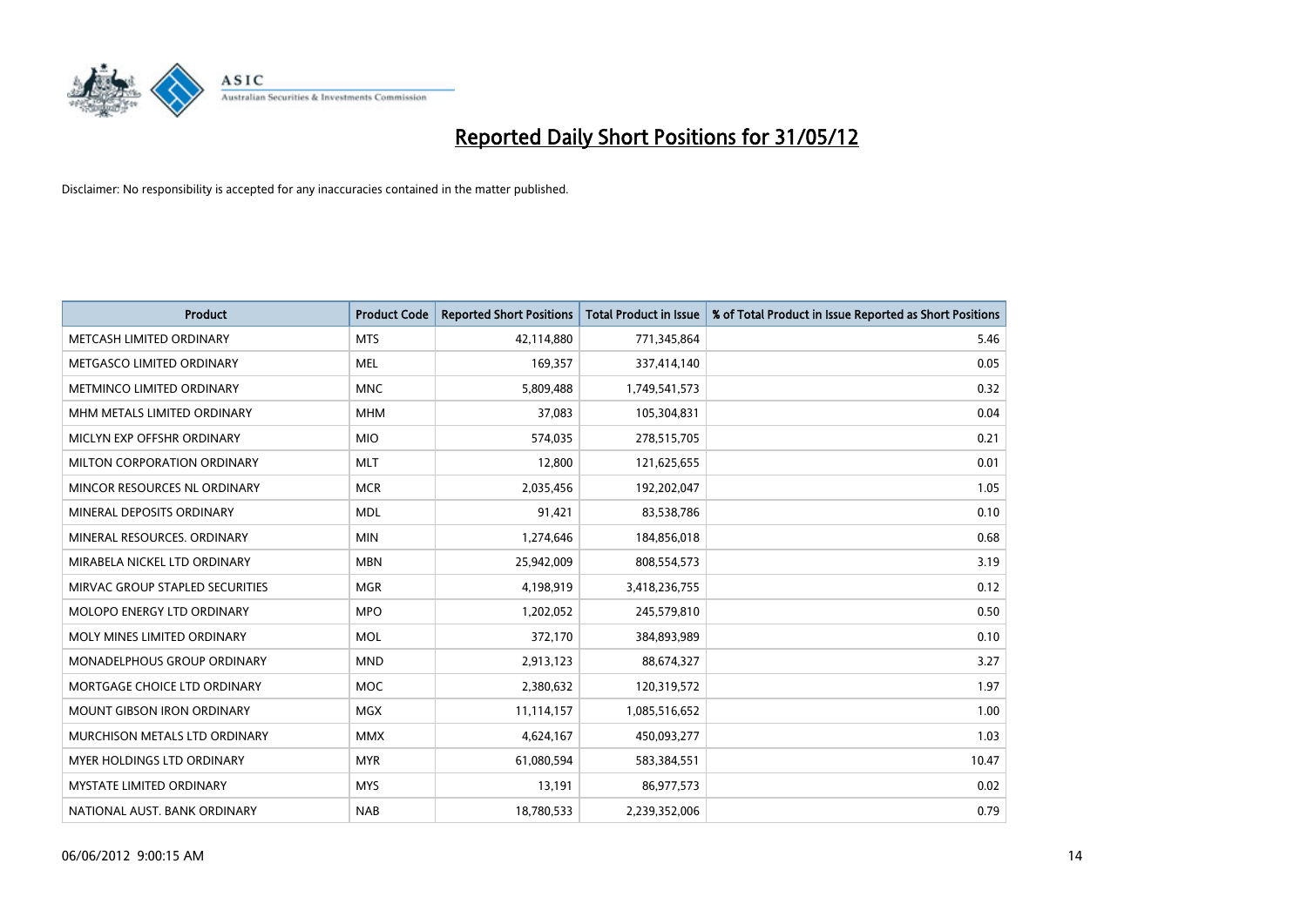

| <b>Product</b>                        | <b>Product Code</b> | <b>Reported Short Positions</b> | <b>Total Product in Issue</b> | % of Total Product in Issue Reported as Short Positions |
|---------------------------------------|---------------------|---------------------------------|-------------------------------|---------------------------------------------------------|
| NAVITAS LIMITED ORDINARY              | <b>NVT</b>          | 12,403,237                      | 375,318,628                   | 3.31                                                    |
| NEON ENERGY LIMITED ORDINARY          | <b>NEN</b>          | 890,953                         | 436,464,518                   | 0.20                                                    |
| NEW HOPE CORPORATION ORDINARY         | <b>NHC</b>          | 1,607,748                       | 830,411,534                   | 0.21                                                    |
| NEWCREST MINING ORDINARY              | <b>NCM</b>          | 2,467,436                       | 765,000,000                   | 0.29                                                    |
| NEWS CORP A NON-VOTING CDI            | <b>NWSLV</b>        | 3,255,335                       | 1,610,456,880                 | 0.21                                                    |
| NEWS CORP B VOTING CDI                | <b>NWS</b>          | 1,165,597                       | 798,520,953                   | 0.14                                                    |
| NEXTDC LIMITED ORDINARY               | <b>NXT</b>          | 885,391                         | 150,602,388                   | 0.59                                                    |
| NEXUS ENERGY LIMITED ORDINARY         | <b>NXS</b>          | 2,640,873                       | 1,329,821,159                 | 0.18                                                    |
| NIB HOLDINGS LIMITED ORDINARY         | <b>NHF</b>          | 150,594                         | 439,004,182                   | 0.03                                                    |
| NIDO PETROLEUM ORDINARY               | <b>NDO</b>          | 114,498                         | 1,389,163,151                 | 0.01                                                    |
| NOBLE MINERAL RES ORDINARY            | <b>NMG</b>          | 2,475,307                       | 591,294,002                   | 0.42                                                    |
| NORTHERN IRON LTD ORDINARY            | <b>NFE</b>          | 474,282                         | 369,980,113                   | 0.11                                                    |
| NORTHERN STAR ORDINARY                | <b>NST</b>          | 1,073,966                       | 402,170,706                   | 0.26                                                    |
| NRW HOLDINGS LIMITED ORDINARY         | <b>NWH</b>          | 1,531,822                       | 278,888,011                   | 0.56                                                    |
| NUCOAL RESOURCES LTD ORDINARY         | <b>NCR</b>          | 130,194                         | 768,612,354                   | 0.02                                                    |
| NUFARM LIMITED ORDINARY               | <b>NUF</b>          | 5,910,431                       | 262,142,247                   | 2.26                                                    |
| OAKTON LIMITED ORDINARY               | <b>OKN</b>          | 840,153                         | 93,800,235                    | 0.90                                                    |
| OCEANAGOLD CORP. CHESS DEPOSITARY INT | <b>OGC</b>          | 2,201,127                       | 262,834,376                   | 0.85                                                    |
| OIL SEARCH LTD ORDINARY               | OSH                 | 9,256,327                       | 1,331,356,047                 | 0.68                                                    |
| OM HOLDINGS LIMITED ORDINARY          | OMH                 | 5,015,912                       | 604,105,150                   | 0.83                                                    |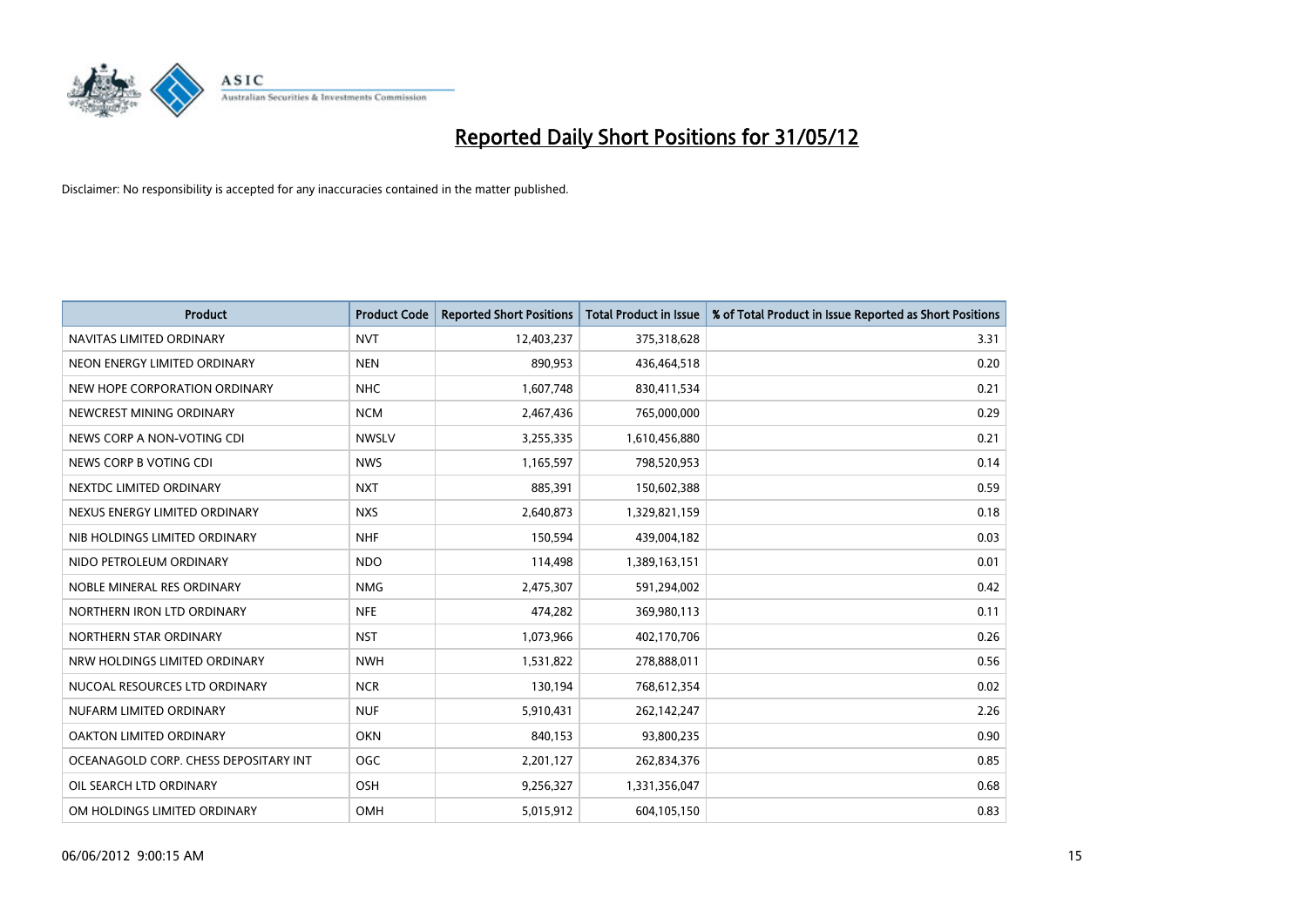

| <b>Product</b>                   | <b>Product Code</b> | <b>Reported Short Positions</b> | <b>Total Product in Issue</b> | % of Total Product in Issue Reported as Short Positions |
|----------------------------------|---------------------|---------------------------------|-------------------------------|---------------------------------------------------------|
| <b>ONESTEEL LIMITED ORDINARY</b> | OST                 | 11,391,313                      | 1,345,665,626                 | 0.85                                                    |
| OPUS GROUP LTD ORDINARY          | <b>OPG</b>          | 1,250                           | 53,678,177                    | 0.00                                                    |
| ORICA LIMITED ORDINARY           | ORI                 | 3,479,497                       | 365,007,037                   | 0.91                                                    |
| ORIGIN ENERGY ORDINARY           | <b>ORG</b>          | 14,089,564                      | 1,089,519,638                 | 1.30                                                    |
| OROCOBRE LIMITED ORDINARY        | <b>ORE</b>          | 57,181                          | 103,195,029                   | 0.05                                                    |
| OROTONGROUP LIMITED ORDINARY     | ORL                 | 287,955                         | 40,880,902                    | 0.68                                                    |
| OZ MINERALS ORDINARY             | OZL                 | 5,196,504                       | 308,785,193                   | 1.67                                                    |
| PACIFIC BRANDS ORDINARY          | <b>PBG</b>          | 6,975,151                       | 912,915,695                   | 0.77                                                    |
| PALADIN ENERGY LTD ORDINARY      | <b>PDN</b>          | 73,567,091                      | 835,645,290                   | 8.81                                                    |
| PAN PACIFIC PETROL. ORDINARY     | PPP                 | 7,750                           | 588,612,110                   | 0.00                                                    |
| PANAUST LIMITED ORDINARY         | <b>PNA</b>          | 3,607,112                       | 604,599,995                   | 0.61                                                    |
| PANCONTINENTAL OIL ORDINARY      | <b>PCL</b>          | 2,450,367                       | 994,551,236                   | 0.24                                                    |
| PANORAMIC RESOURCES ORDINARY     | PAN                 | 3,232,431                       | 207,050,710                   | 1.57                                                    |
| PAPERLINX LIMITED ORDINARY       | <b>PPX</b>          | 1,431,319                       | 609,280,761                   | 0.24                                                    |
| PAPILLON RES LTD ORDINARY        | PIR                 | 112,597                         | 243,514,325                   | 0.04                                                    |
| PEAK RESOURCES ORDINARY          | <b>PEK</b>          | 2,277                           | 207,916,802                   | 0.00                                                    |
| PEET LIMITED ORDINARY            | <b>PPC</b>          | 997,630                         | 320,170,604                   | 0.31                                                    |
| PERILYA LIMITED ORDINARY         | <b>PEM</b>          | 358,081                         | 769,316,426                   | 0.05                                                    |
| PERPETUAL LIMITED ORDINARY       | PPT                 | 1,925,103                       | 41,980,678                    | 4.59                                                    |
| PERSEUS MINING LTD ORDINARY      | PRU                 | 11,812,538                      | 457,962,088                   | 2.57                                                    |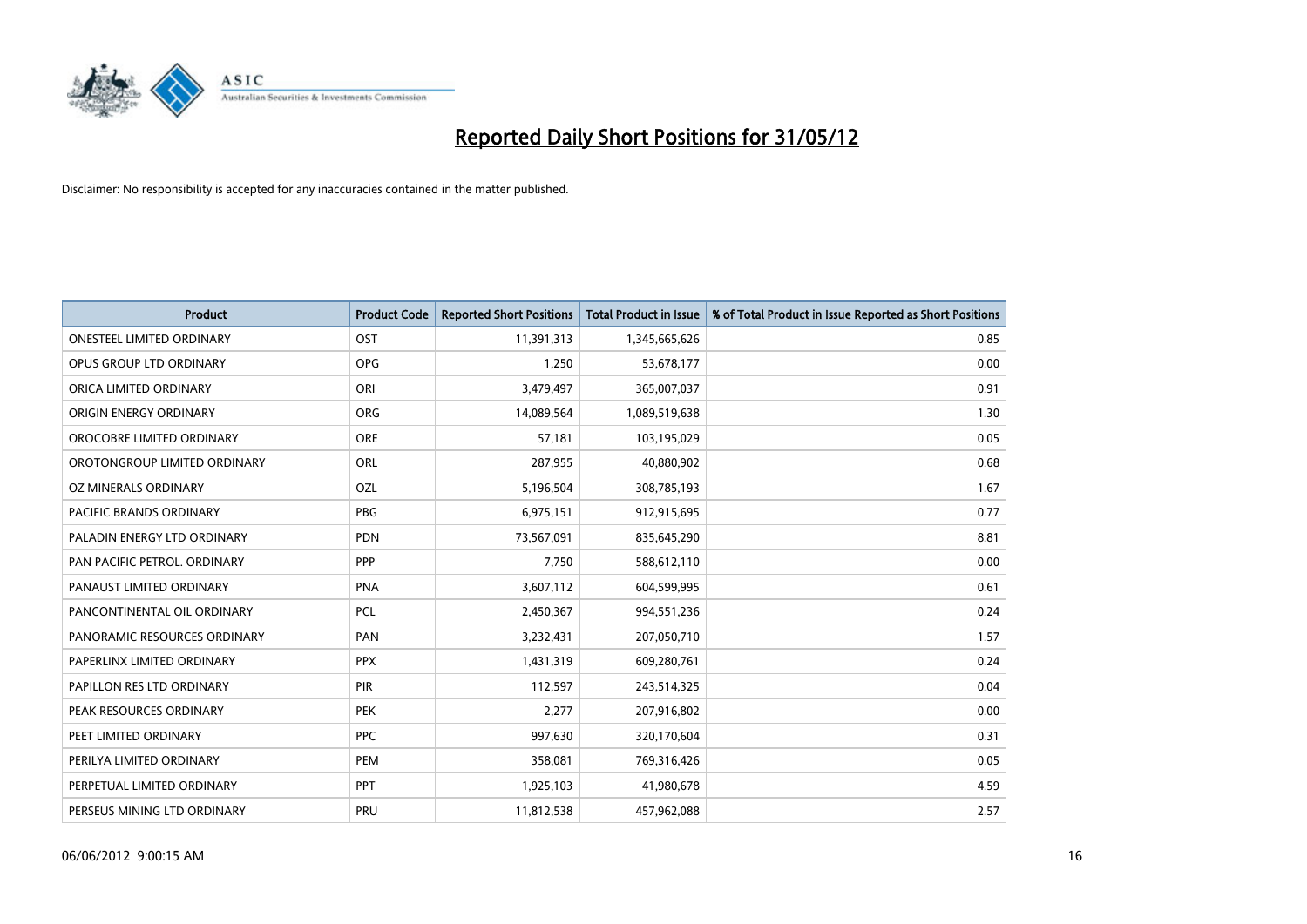

| <b>Product</b>                      | <b>Product Code</b> | <b>Reported Short Positions</b> | <b>Total Product in Issue</b> | % of Total Product in Issue Reported as Short Positions |
|-------------------------------------|---------------------|---------------------------------|-------------------------------|---------------------------------------------------------|
| PHARMAXIS LTD ORDINARY              | <b>PXS</b>          | 4,155,989                       | 306,370,989                   | 1.36                                                    |
| PHOSPHAGENICS LTD. ORDINARY         | POH                 | 96,072                          | 1,020,215,957                 | 0.01                                                    |
| PLATINUM ASSET ORDINARY             | <b>PTM</b>          | 6,654,656                       | 561,347,878                   | 1.18                                                    |
| PLATINUM AUSTRALIA ORDINARY         | <b>PLA</b>          | 497,377                         | 504,968,043                   | 0.09                                                    |
| PMI GOLD CORP CDI 1:1               | <b>PVM</b>          | 59,391                          | 71,581,426                    | 0.08                                                    |
| PMP LIMITED ORDINARY                | PMP                 | 114,862                         | 323,781,124                   | 0.03                                                    |
| PREMIER INVESTMENTS ORDINARY        | <b>PMV</b>          | 376,331                         | 155,260,377                   | 0.22                                                    |
| PRIMA BIOMED LTD ORDINARY           | <b>PRR</b>          | 3,815,259                       | 1,066,063,388                 | 0.36                                                    |
| PRIMARY HEALTH CARE ORDINARY        | <b>PRY</b>          | 14,324,227                      | 501,717,314                   | 2.85                                                    |
| PRIMEAG AUSTRALIA ORDINARY          | PAG                 | 245,843                         | 266,394,444                   | 0.09                                                    |
| PROGRAMMED ORDINARY                 | <b>PRG</b>          | 278,304                         | 118,173,778                   | 0.23                                                    |
| <b>QANTAS AIRWAYS ORDINARY</b>      | QAN                 | 19,581,904                      | 2,265,123,620                 | 0.85                                                    |
| OBE INSURANCE GROUP ORDINARY        | <b>OBE</b>          | 46,120,872                      | 1,181,682,557                 | 3.89                                                    |
| OR NATIONAL LIMITED ORDINARY        | <b>ORN</b>          | 11,482,233                      | 2,440,000,000                 | 0.45                                                    |
| ORXPHARMA LTD ORDINARY              | <b>QRX</b>          | 317,977                         | 144,577,206                   | 0.22                                                    |
| <b>QUBE LOGISTICS HLDG ORDINARY</b> | QUB                 | 3,697,746                       | 909,407,185                   | 0.40                                                    |
| RAMELIUS RESOURCES ORDINARY         | <b>RMS</b>          | 1,647,542                       | 335,906,949                   | 0.51                                                    |
| RAMSAY HEALTH CARE ORDINARY         | <b>RHC</b>          | 1,755,589                       | 202,081,252                   | 0.85                                                    |
| RANGE RESOURCES LTD ORDINARY        | <b>RRS</b>          | 651,576                         | 2,118,880,660                 | 0.03                                                    |
| <b>RCR TOMLINSON ORDINARY</b>       | <b>RCR</b>          | 19,694                          | 132,309,023                   | 0.01                                                    |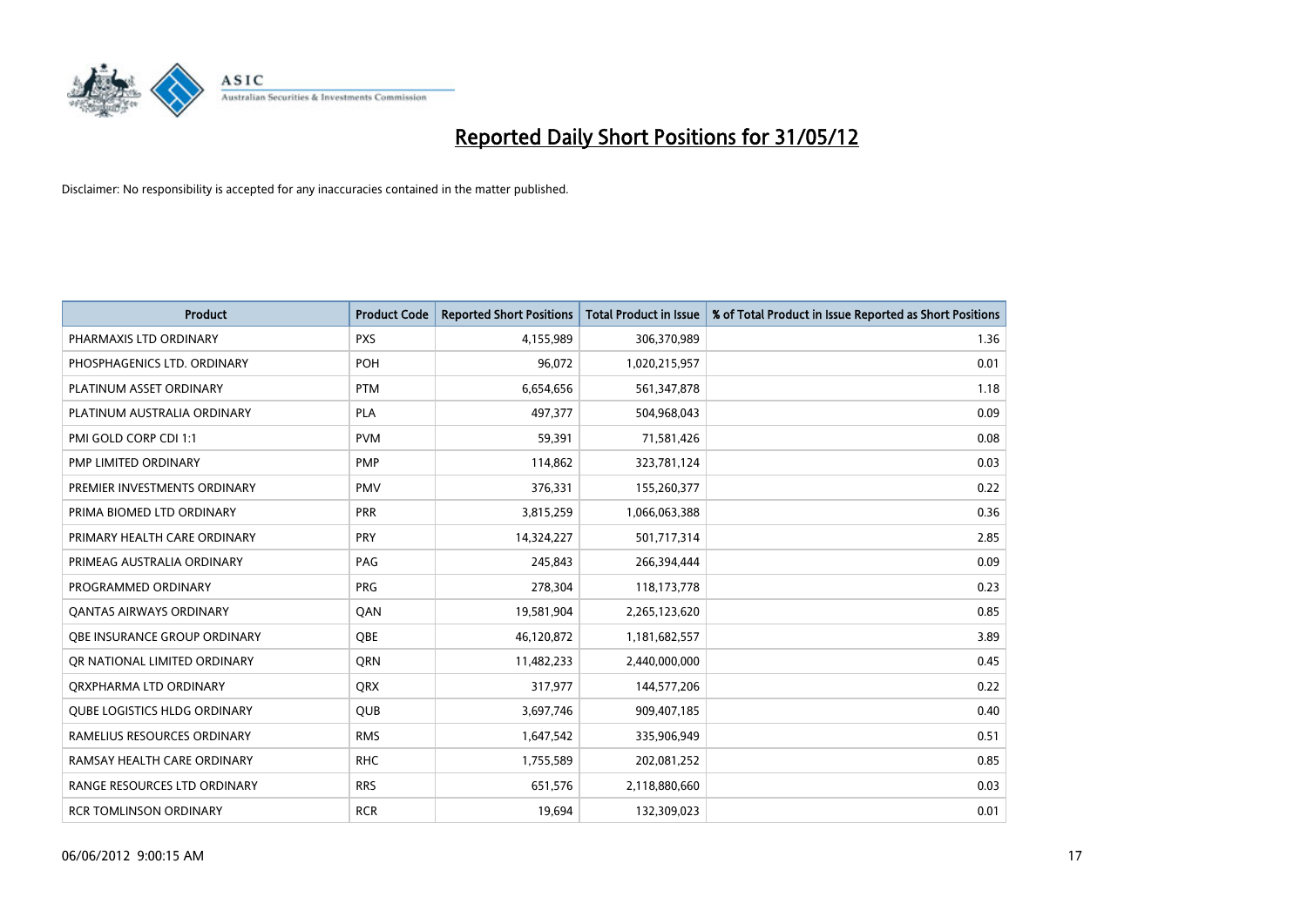

| <b>Product</b>                  | <b>Product Code</b> | <b>Reported Short Positions</b> | <b>Total Product in Issue</b> | % of Total Product in Issue Reported as Short Positions |
|---------------------------------|---------------------|---------------------------------|-------------------------------|---------------------------------------------------------|
| <b>REA GROUP ORDINARY</b>       | <b>REA</b>          | 301,545                         | 131,714,699                   | 0.23                                                    |
| <b>RECKON LIMITED ORDINARY</b>  | <b>RKN</b>          | 850,786                         | 129,488,015                   | 0.66                                                    |
| RED 5 LIMITED ORDINARY          | <b>RED</b>          | 7,520                           | 135,488,008                   | 0.01                                                    |
| <b>RED FORK ENERGY ORDINARY</b> | <b>RFE</b>          | 343,229                         | 310,229,853                   | 0.10                                                    |
| REDBANK ENERGY LTD ORDINARY     | AEJ                 | 19                              | 786,287                       | 0.00                                                    |
| REDFLEX HOLDINGS ORDINARY       | <b>RDF</b>          | 409                             | 110,345,599                   | 0.00                                                    |
| REGIONAL EXPRESS ORDINARY       | <b>REX</b>          | 10,000                          | 121,254,902                   | 0.01                                                    |
| REGIS RESOURCES ORDINARY        | <b>RRL</b>          | 897,184                         | 451,954,157                   | 0.20                                                    |
| RESMED INC CDI 10:1             | <b>RMD</b>          | 3,797,184                       | 1,556,242,300                 | 0.24                                                    |
| <b>RESOLUTE MINING ORDINARY</b> | <b>RSG</b>          | 4,827,281                       | 643,219,058                   | 0.75                                                    |
| RESOURCE GENERATION ORDINARY    | <b>RES</b>          | 173                             | 262,895,652                   | 0.00                                                    |
| RETAIL FOOD GROUP ORDINARY      | <b>RFG</b>          | 24,907                          | 108,422,615                   | 0.03                                                    |
| REVERSE CORP LIMITED ORDINARY   | <b>REF</b>          | 100                             | 92,382,175                    | 0.00                                                    |
| REX MINERALS LIMITED ORDINARY   | <b>RXM</b>          | 748,016                         | 188,907,284                   | 0.39                                                    |
| RHG LIMITED ORDINARY            | <b>RHG</b>          | 36,083                          | 308,483,177                   | 0.01                                                    |
| <b>RIALTO ENERGY ORDINARY</b>   | <b>RIA</b>          | 1,342,983                       | 671,347,392                   | 0.20                                                    |
| RIDLEY CORPORATION ORDINARY     | <b>RIC</b>          | 45,909                          | 307,817,071                   | 0.01                                                    |
| RIO TINTO LIMITED ORDINARY      | <b>RIO</b>          | 20,547,765                      | 435,758,720                   | 4.70                                                    |
| ROBUST RESOURCES ORDINARY       | <b>ROL</b>          | 22,375                          | 87,544,097                    | 0.03                                                    |
| ROC OIL COMPANY ORDINARY        | <b>ROC</b>          | 2,584,259                       | 683,235,552                   | 0.39                                                    |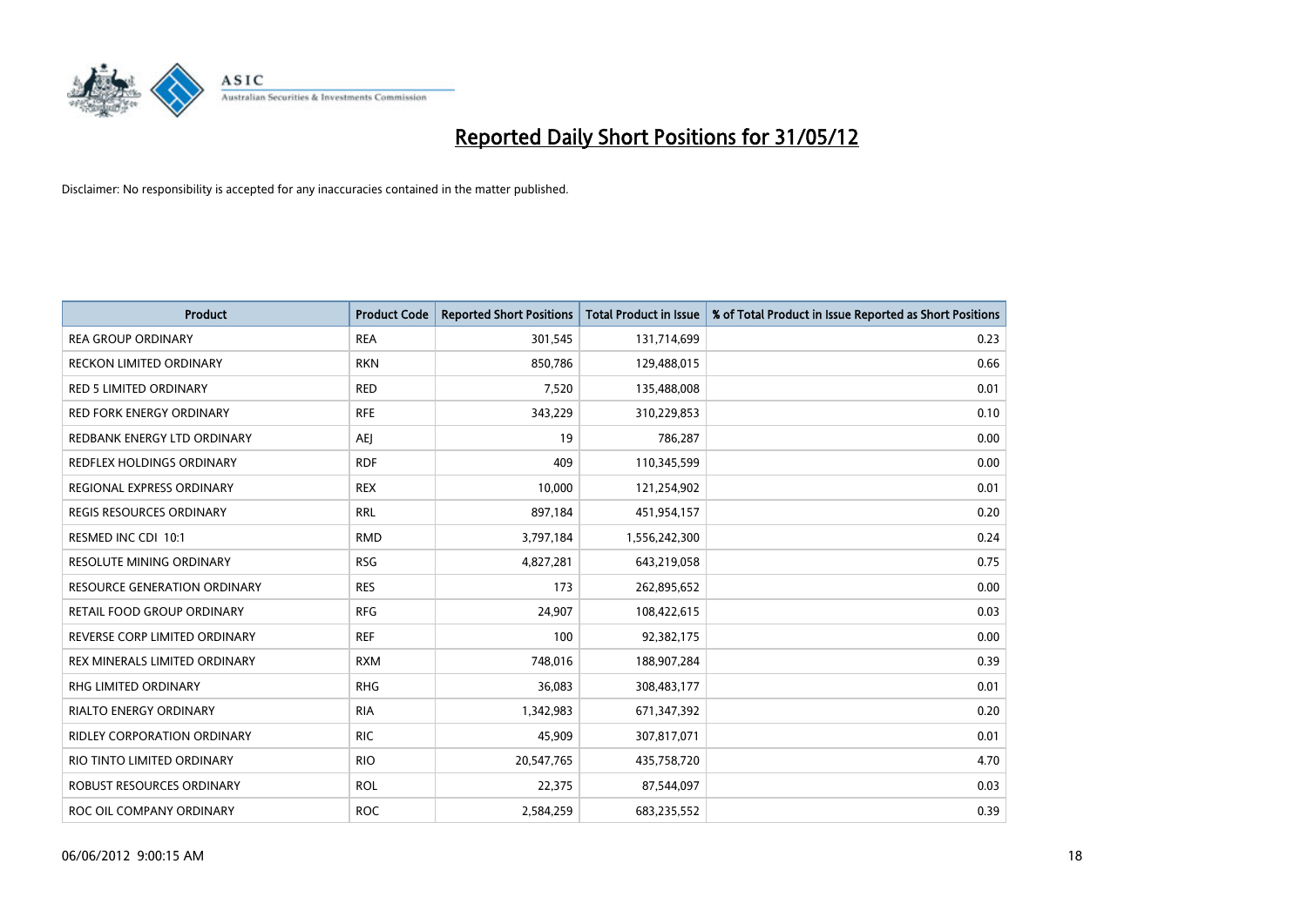

| <b>Product</b>                           | <b>Product Code</b> | <b>Reported Short Positions</b> | <b>Total Product in Issue</b> | % of Total Product in Issue Reported as Short Positions |
|------------------------------------------|---------------------|---------------------------------|-------------------------------|---------------------------------------------------------|
| <b>RURALCO HOLDINGS ORDINARY</b>         | <b>RHL</b>          | 12,000                          | 55,019,284                    | 0.02                                                    |
| SAI GLOBAL LIMITED ORDINARY              | SAI                 | 4,506,609                       | 204,354,836                   | 2.21                                                    |
| SALMAT LIMITED ORDINARY                  | <b>SLM</b>          | 2,850,010                       | 159,802,174                   | 1.77                                                    |
| SAMSON OIL & GAS LTD ORDINARY            | SSN                 | 1,474,868                       | 1,768,987,182                 | 0.09                                                    |
| SANDFIRE RESOURCES ORDINARY              | <b>SFR</b>          | 4,650,416                       | 151,158,635                   | 3.09                                                    |
| SANTOS LTD ORDINARY                      | <b>STO</b>          | 4,650,510                       | 952,786,438                   | 0.48                                                    |
| SARACEN MINERAL ORDINARY                 | SAR                 | 2,897,525                       | 594,625,640                   | 0.50                                                    |
| SEDGMAN LIMITED ORDINARY                 | SDM                 | 17,571                          | 214,292,930                   | 0.00                                                    |
| SEEK LIMITED ORDINARY                    | <b>SEK</b>          | 13,971,647                      | 337,101,307                   | 4.13                                                    |
| SENEX ENERGY LIMITED ORDINARY            | <b>SXY</b>          | 3,196,441                       | 926,147,416                   | 0.35                                                    |
| SERVCORP LIMITED ORDINARY                | SRV                 | 17,000                          | 98,440,807                    | 0.02                                                    |
| SERVICE STREAM ORDINARY                  | SSM                 | 400                             | 283,418,867                   | 0.00                                                    |
| SEVEN GROUP HOLDINGS ORDINARY            | <b>SVW</b>          | 636,498                         | 307,410,281                   | 0.20                                                    |
| SEVEN WEST MEDIA LTD ORDINARY            | SWM                 | 18,896,738                      | 666,105,054                   | 2.84                                                    |
| SIGMA PHARMACEUTICAL ORDINARY            | <b>SIP</b>          | 5,698,923                       | 1,185,020,782                 | 0.50                                                    |
| SILEX SYSTEMS ORDINARY                   | <b>SLX</b>          | 729,647                         | 170,143,997                   | 0.42                                                    |
| SILVER LAKE RESOURCE ORDINARY            | <b>SLR</b>          | 424,734                         | 220,264,064                   | 0.20                                                    |
| SIMS METAL MGMT LTD ORDINARY             | SGM                 | 9,274,599                       | 205,106,768                   | 4.51                                                    |
| SINGAPORE TELECOMM. CHESS DEPOSITARY INT | SGT                 | 7,818,824                       | 158,218,641                   | 4.95                                                    |
| SIRTEX MEDICAL ORDINARY                  | <b>SRX</b>          | 5,544                           | 55,768,136                    | 0.01                                                    |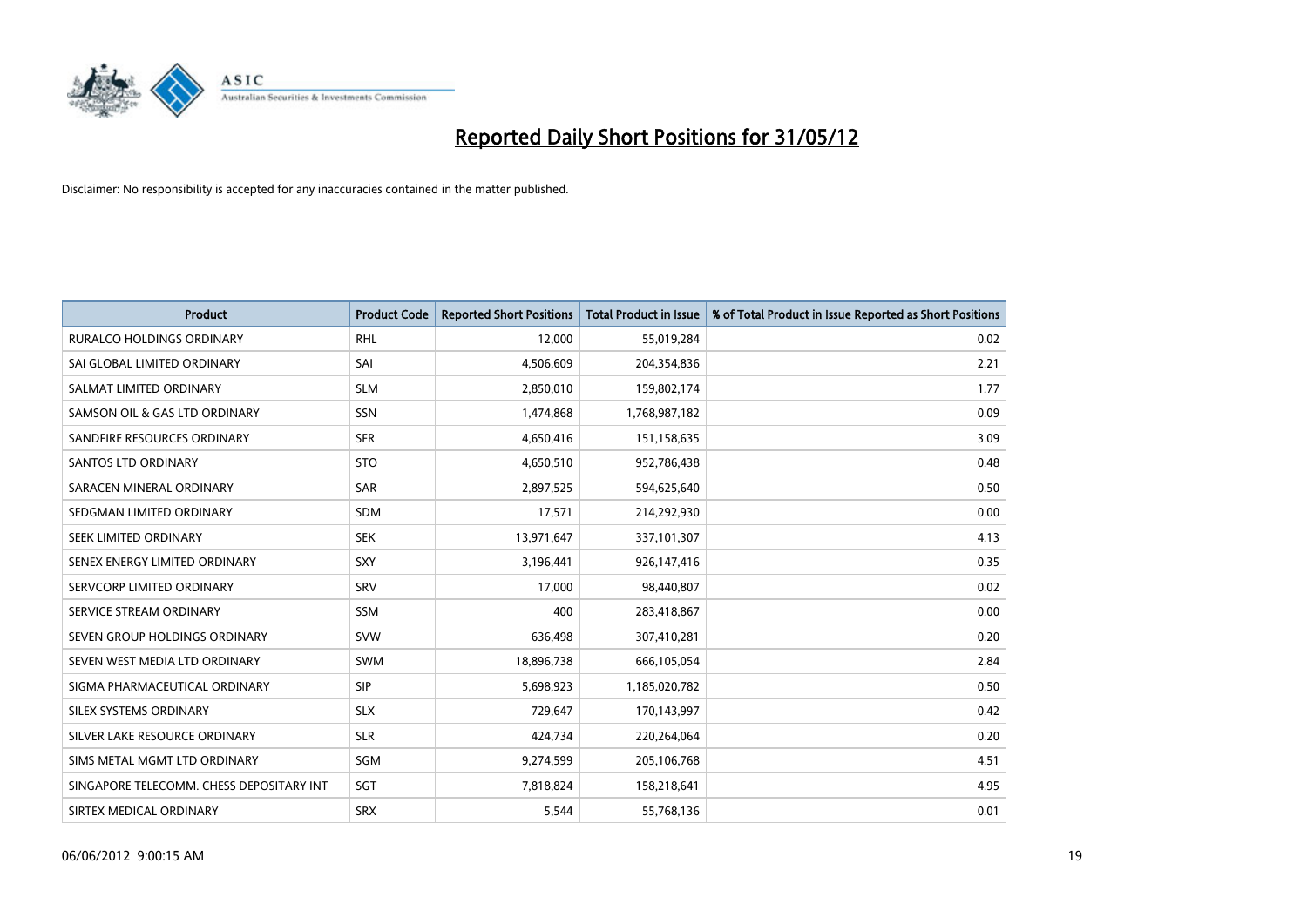

| <b>Product</b>                           | <b>Product Code</b> | <b>Reported Short Positions</b> | <b>Total Product in Issue</b> | % of Total Product in Issue Reported as Short Positions |
|------------------------------------------|---------------------|---------------------------------|-------------------------------|---------------------------------------------------------|
| SKY CITY ENTERTAIN, ORDINARY             | <b>SKC</b>          | 101                             | 576,958,340                   | 0.00                                                    |
| <b>SLATER &amp; GORDON ORDINARY</b>      | SGH                 | 2,791                           | 168,600,731                   | 0.00                                                    |
| SMS MANAGEMENT, ORDINARY                 | <b>SMX</b>          | 617,062                         | 68,415,913                    | 0.90                                                    |
| SONIC HEALTHCARE ORDINARY                | SHL                 | 4,802,103                       | 389,969,875                   | 1.22                                                    |
| SOUL PATTINSON (W.H) ORDINARY            | SOL                 | 32,101                          | 239,395,320                   | 0.01                                                    |
| SOUTH BOULDER MINES ORDINARY             | <b>STB</b>          | 101,324                         | 116,232,826                   | 0.09                                                    |
| SP AUSNET STAPLED SECURITIES             | <b>SPN</b>          | 4,993,089                       | 2,896,219,682                 | 0.15                                                    |
| SPARK INFRASTRUCTURE STAPLED NOTE & UNIT | SKI                 | 36,012,500                      | 1,326,734,264                 | 2.71                                                    |
| SPDR 200 FUND ETF UNITS                  | <b>STW</b>          | 5,778                           | 51,538,531                    | 0.01                                                    |
| SPECIALTY FASHION ORDINARY               | <b>SFH</b>          | 1,078,569                       | 192,236,121                   | 0.56                                                    |
| SPOTLESS GROUP LTD ORDINARY              | <b>SPT</b>          | 460,396                         | 265,746,161                   | 0.18                                                    |
| ST BARBARA LIMITED ORDINARY              | <b>SBM</b>          | 11,153,409                      | 325,615,389                   | 3.41                                                    |
| STANMORE COAL LTD ORDINARY               | <b>SMR</b>          | 66,885                          | 160,180,221                   | 0.04                                                    |
| STARPHARMA HOLDINGS ORDINARY             | SPL                 | 2,838,084                       | 280,802,451                   | 1.03                                                    |
| STHN CROSS MEDIA ORDINARY                | SXL                 | 5,254,512                       | 704,594,449                   | 0.74                                                    |
| STOCKLAND UNITS/ORD STAPLED              | SGP                 | 15,672,371                      | 2,219,880,007                 | 0.70                                                    |
| STRAITS RES LTD. ORDINARY                | <b>SRQ</b>          | 928,021                         | 456,529,474                   | 0.20                                                    |
| <b>STW COMMUNICATIONS ORDINARY</b>       | SGN                 | 23,487                          | 362,798,351                   | 0.00                                                    |
| SUNCORP GROUP LTD ORDINARY               | <b>SUN</b>          | 11,408,001                      | 1,286,600,980                 | 0.86                                                    |
| SUNDANCE ENERGY ORDINARY                 | <b>SEA</b>          | 37,869                          | 277,098,474                   | 0.01                                                    |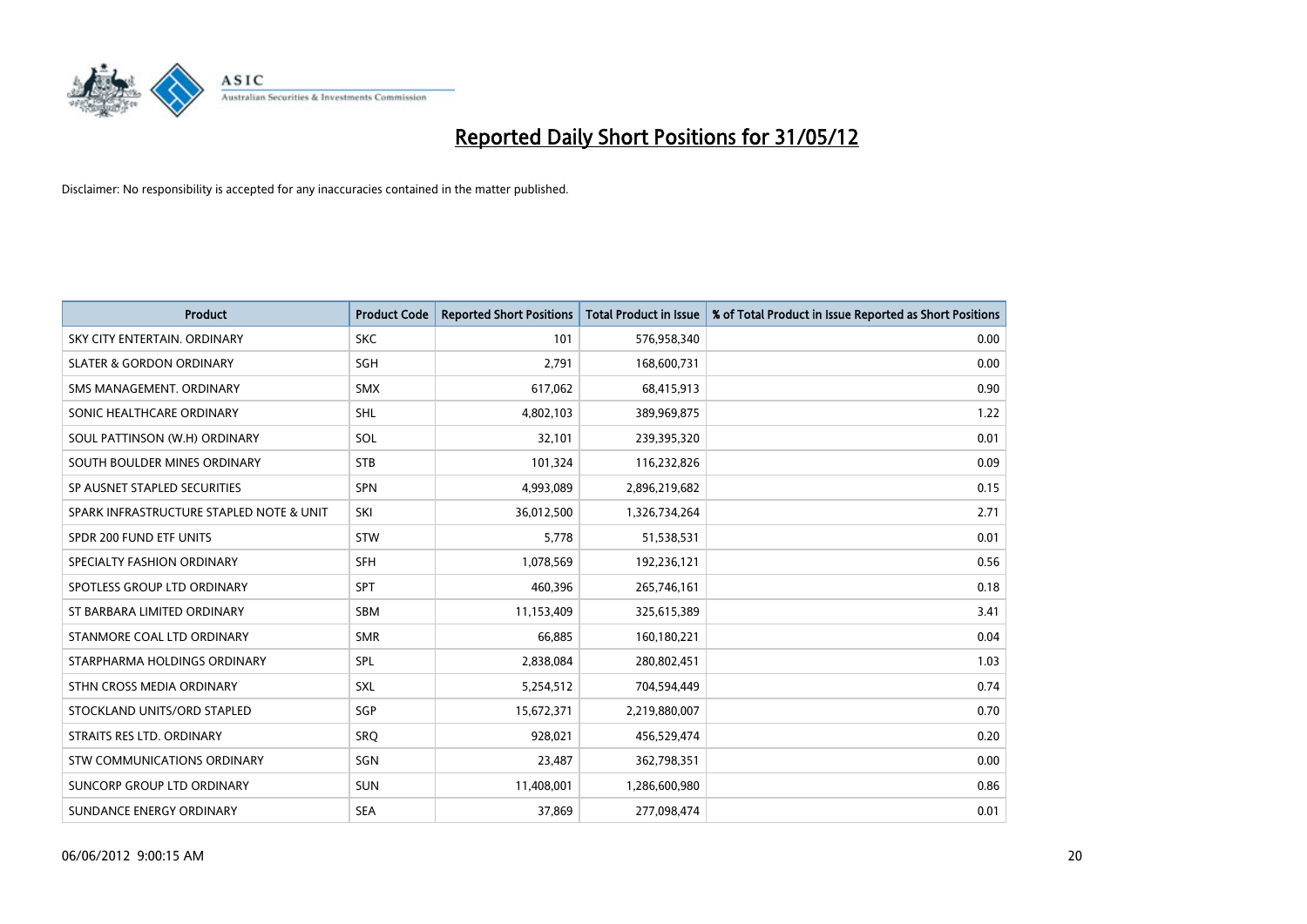

| <b>Product</b>                     | <b>Product Code</b> | <b>Reported Short Positions</b> | <b>Total Product in Issue</b> | % of Total Product in Issue Reported as Short Positions |
|------------------------------------|---------------------|---------------------------------|-------------------------------|---------------------------------------------------------|
| SUNDANCE RESOURCES ORDINARY        | <b>SDL</b>          | 37,610,295                      | 2,933,534,505                 | 1.28                                                    |
| SUNLAND GROUP LTD ORDINARY         | <b>SDG</b>          | 91,510                          | 201,578,526                   | 0.05                                                    |
| SUPER RET REP LTD ORDINARY         | SUL                 | 1,107,360                       | 196,152,971                   | 0.56                                                    |
| SYD AIRPORT STAPLED US PROHIBIT.   | <b>SYD</b>          | 7,501,574                       | 1,861,210,782                 | 0.41                                                    |
| TABCORP HOLDINGS LTD ORDINARY      | <b>TAH</b>          | 7,561,754                       | 730,113,969                   | 1.04                                                    |
| TANAMI GOLD NL ORDINARY            | <b>TAM</b>          | 187,247                         | 261,132,677                   | 0.06                                                    |
| TAP OIL LIMITED ORDINARY           | <b>TAP</b>          | 781,465                         | 241,295,311                   | 0.32                                                    |
| TASSAL GROUP LIMITED ORDINARY      | <b>TGR</b>          | 53,731                          | 146,304,404                   | 0.03                                                    |
| <b>TATTS GROUP LTD ORDINARY</b>    | <b>TTS</b>          | 12,092,636                      | 1,362,919,733                 | 0.89                                                    |
| <b>TECHNOLOGY ONE ORDINARY</b>     | <b>TNE</b>          | 10,535                          | 304,910,455                   | 0.00                                                    |
| TELECOM CORPORATION ORDINARY       | <b>TEL</b>          | 16,255,947                      | 1,930,043,981                 | 0.83                                                    |
| TELSTRA CORPORATION. ORDINARY      | <b>TLS</b>          | 24,810,884                      | 12,443,074,357                | 0.19                                                    |
| TEN NETWORK HOLDINGS ORDINARY      | <b>TEN</b>          | 62,402,344                      | 1,045,236,720                 | 5.98                                                    |
| TERANGA GOLD CORP CDI 1:1          | <b>TGZ</b>          | 236,987                         | 158,155,577                   | 0.13                                                    |
| TEXON PETROLEUM LTD ORDINARY       | <b>TXN</b>          | 190,032                         | 245,039,848                   | 0.08                                                    |
| TFS CORPORATION LTD ORDINARY       | <b>TFC</b>          | 207,942                         | 279,621,829                   | 0.07                                                    |
| THAKRAL HOLDINGS GRP ORDINARY/UNIT | <b>THG</b>          | 164                             | 585,365,014                   | 0.00                                                    |
| THE REJECT SHOP ORDINARY           | <b>TRS</b>          | 1,413,547                       | 26,071,170                    | 5.42                                                    |
| THINKSMART LIMITED ORDINARY        | <b>TSM</b>          | 175,000                         | 156,005,431                   | 0.11                                                    |
| THORN GROUP LIMITED ORDINARY       | <b>TGA</b>          | 244,387                         | 146,374,703                   | 0.17                                                    |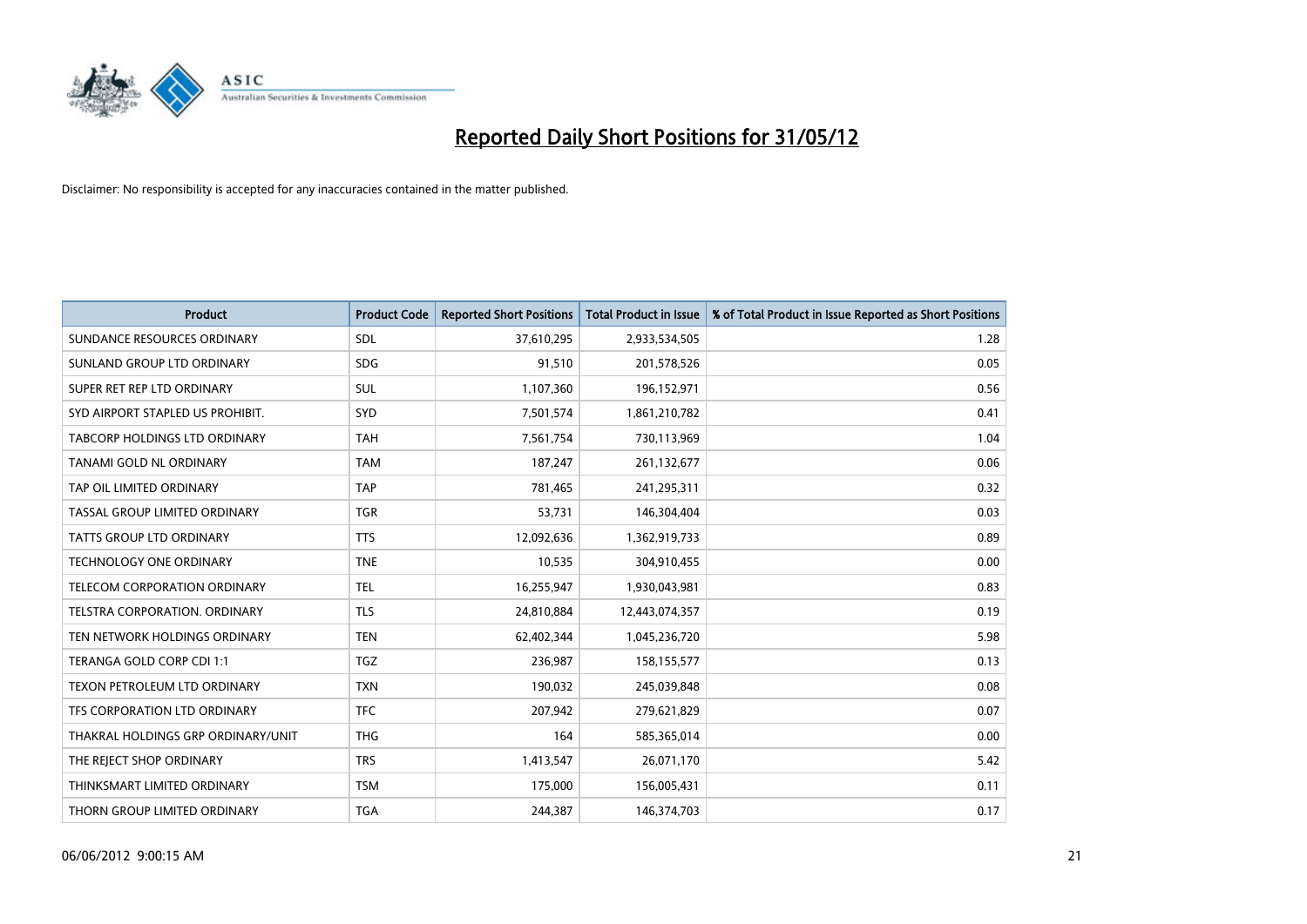

| <b>Product</b>                       | <b>Product Code</b> | <b>Reported Short Positions</b> | <b>Total Product in Issue</b> | % of Total Product in Issue Reported as Short Positions |
|--------------------------------------|---------------------|---------------------------------|-------------------------------|---------------------------------------------------------|
| <b>TIGER RESOURCES ORDINARY</b>      | <b>TGS</b>          | 2,219,204                       | 673,470,269                   | 0.32                                                    |
| TISHMAN SPEYER UNITS                 | <b>TSO</b>          | 40,786                          | 338,440,904                   | 0.01                                                    |
| TOLL HOLDINGS LTD ORDINARY           | <b>TOL</b>          | 20,795,133                      | 717,133,875                   | 2.90                                                    |
| TOX FREE SOLUTIONS ORDINARY          | <b>TOX</b>          | 10,786                          | 114,948,108                   | 0.01                                                    |
| TPG TELECOM LIMITED ORDINARY         | <b>TPM</b>          | 2,233,321                       | 793,808,141                   | 0.28                                                    |
| <b>TRADE ME GROUP ORDINARY</b>       | <b>TME</b>          | 473,665                         | 395,745,510                   | 0.11                                                    |
| TRANSFIELD SERVICES ORDINARY         | <b>TSE</b>          | 5,241,381                       | 525,028,694                   | 0.99                                                    |
| TRANSPACIFIC INDUST, ORDINARY        | <b>TPI</b>          | 5,130,049                       | 1,578,209,025                 | 0.31                                                    |
| TRANSURBAN GROUP TRIPLE STAPLED SEC. | <b>TCL</b>          | 5,345,903                       | 1,458,321,112                 | 0.35                                                    |
| TREASURY WINE ESTATE ORDINARY        | <b>TWE</b>          | 12,859,452                      | 647,227,144                   | 1.99                                                    |
| TROY RESOURCES LTD ORDINARY          | <b>TRY</b>          | 239,872                         | 89,296,649                    | 0.25                                                    |
| UGL LIMITED ORDINARY                 | UGL                 | 5,611,115                       | 166,315,038                   | 3.37                                                    |
| UNILIFE CORPORATION CDI 6:1          | <b>UNS</b>          | 211,168                         | 258,962,928                   | 0.08                                                    |
| UXC LIMITED ORDINARY                 | <b>UXC</b>          | 141,208                         | 305,585,913                   | 0.05                                                    |
| <b>VENTURE MINERALS ORDINARY</b>     | <b>VMS</b>          | 22,238                          | 232,468,592                   | 0.01                                                    |
| <b>VIRGIN AUS HLDG LTD ORDINARY</b>  | <b>VAH</b>          | 13,176,001                      | 2,210,197,600                 | 0.59                                                    |
| VITERRA INC CDI 1:1                  | <b>VTA</b>          | 10                              | 68,629,939                    | 0.00                                                    |
| WAH NAM INT HLDG LTD ORDINARY        | <b>WNI</b>          | 41,310                          | 6,738,141,807                 | 0.00                                                    |
| <b>WATPAC LIMITED ORDINARY</b>       | <b>WTP</b>          | 281,333                         | 184,332,526                   | 0.13                                                    |
| <b>WDS LIMITED ORDINARY</b>          | <b>WDS</b>          | $\overline{7}$                  | 144,740,614                   | 0.00                                                    |